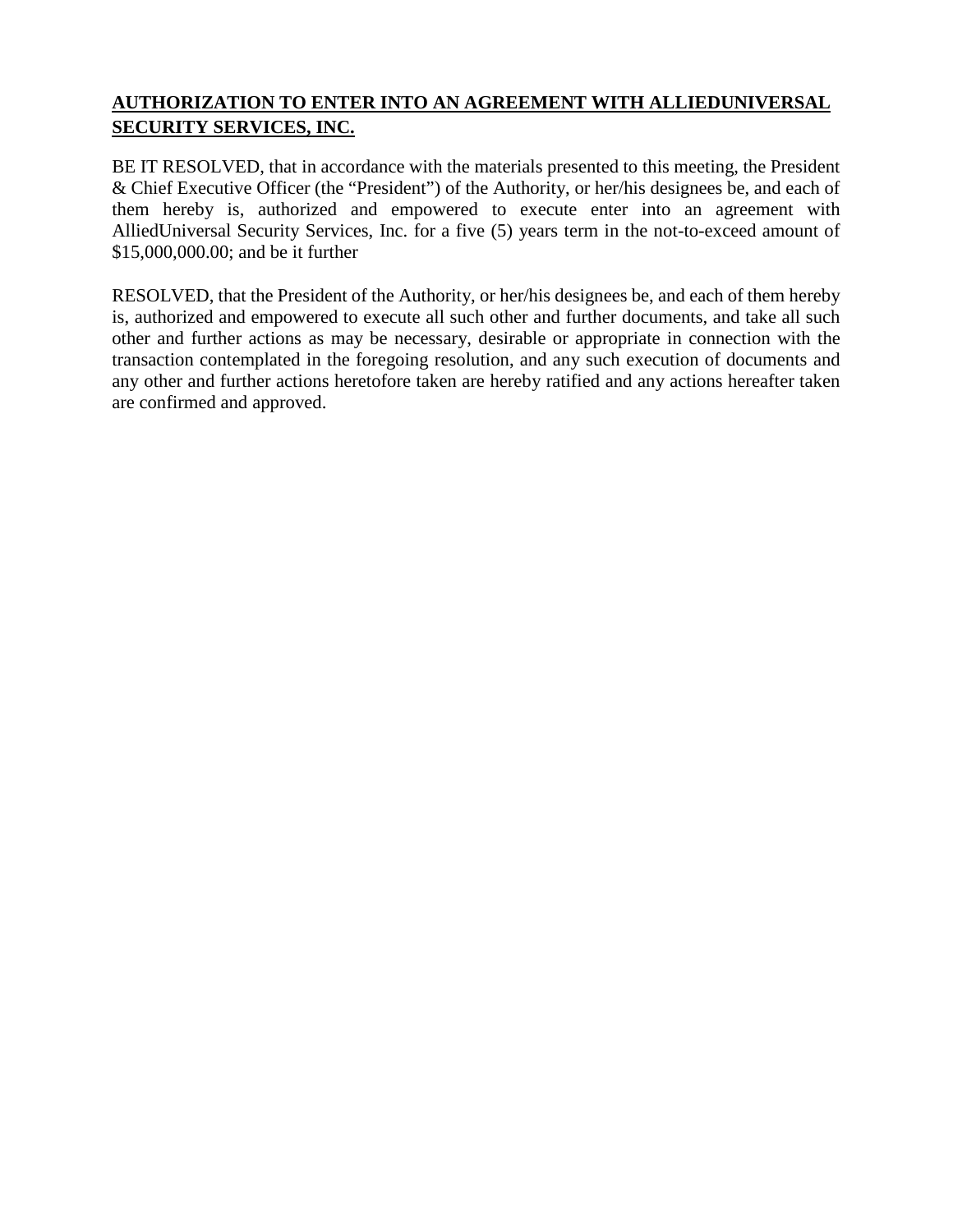# **AUTHORIZATION TO ADOPT AND IMPLEMENTAT THE AMENDED AND RESTATED POST-ISSUANCE TAX COMPLIANCE POLICY AND PROCEDURES.**

BE IT RESOLVED, that the Amended and Restated Post-Issuance Tax Compliance Policy and Procedures (the "Policy"), substantially in the form presented at this meeting, be, and hereby are approved and shall be adopted and implemented by the Authority; and be it further

RESOLVED, that the President of the Authority or his designee(s) be, and each of them hereby is, authorized and empowered to execute all such other and further documents, and to take all such other and further actions as may be necessary, desirable or appropriate, in connection with the adoption and implementation of the Policy, and any such further actions heretofore taken with respect to the Policy are hereby ratified and approved.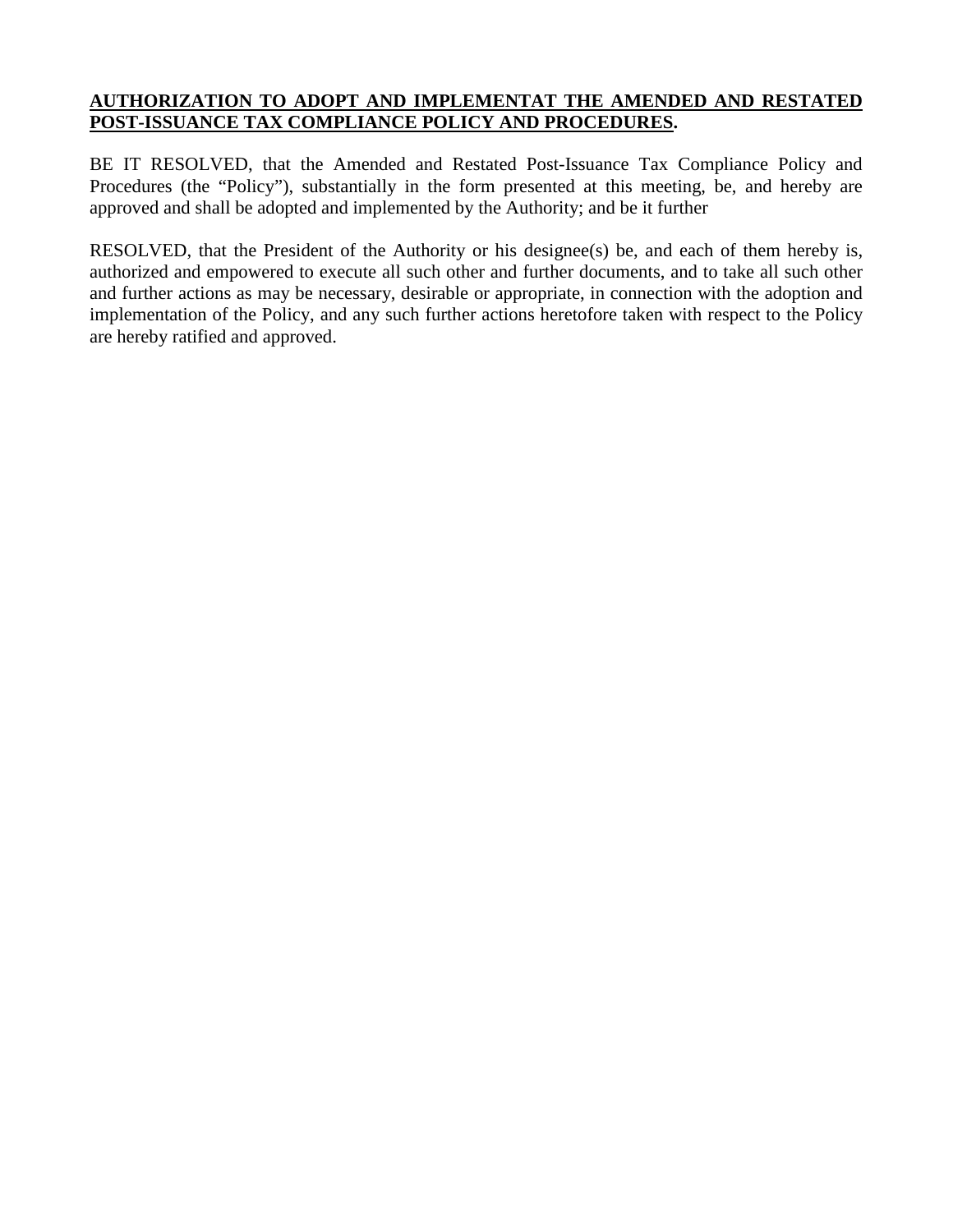# **BATTERY PARK CITY AUTHORITY POST-ISSUANCE TAX COMPLIANCE POLICY AND PROCEDURES AMENDED AND RESTATED : , 2019**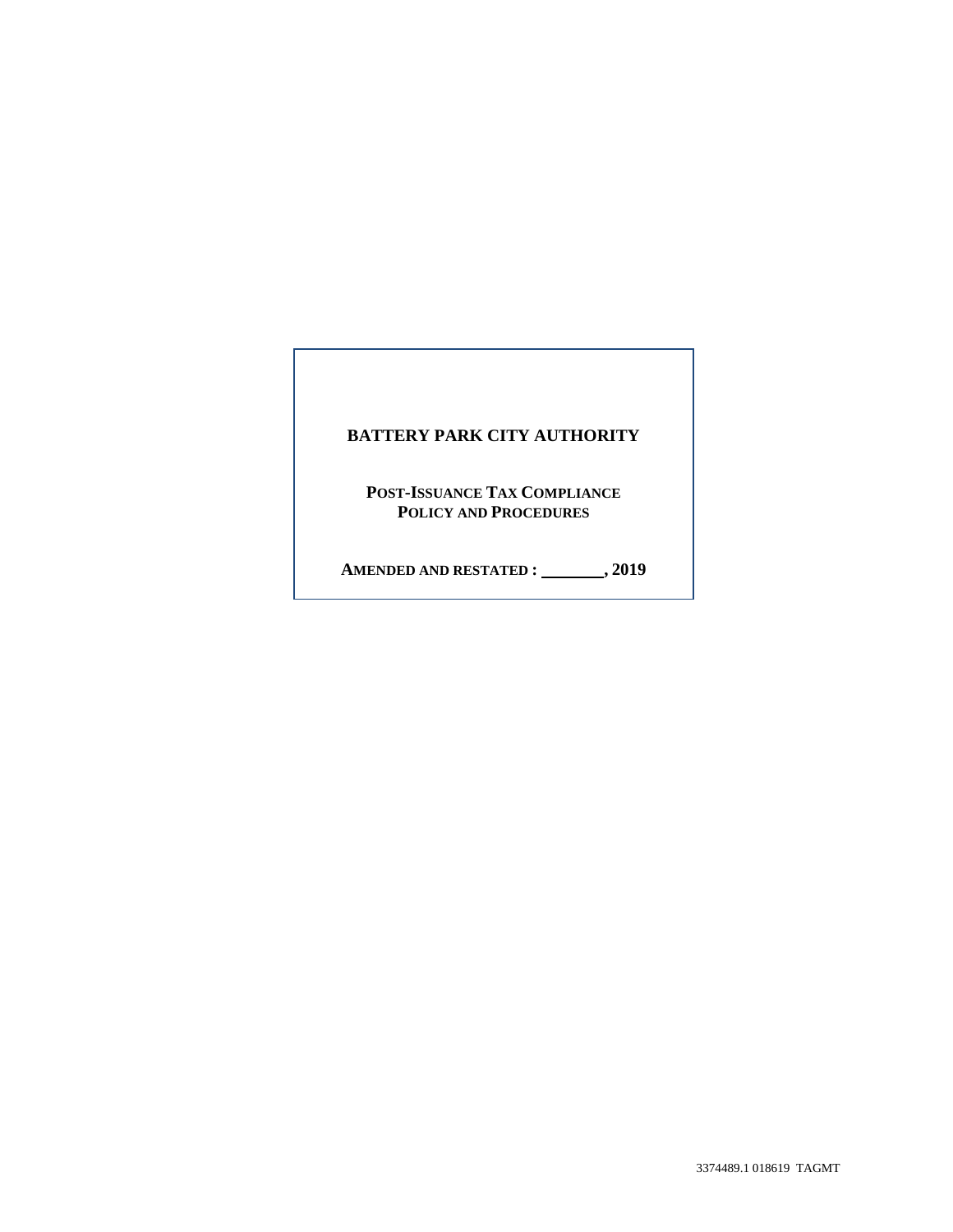# **TABLE OF CONTENTS**

| <b>SECTION I</b>    | <b>PURPOSE</b>                                                                                        | $\mathbf{1}$   |    |
|---------------------|-------------------------------------------------------------------------------------------------------|----------------|----|
| <b>SECTION II</b>   | THE AUTHORITY'S POLICY                                                                                | $\overline{2}$ |    |
| <b>SECTION III</b>  | RESPONSIBILITY OF CERTAIN DESIGNATED EMPLOYEES<br>OF THE AUTHORITY                                    | 3              |    |
| <b>SECTION IV</b>   | <b>TAX-ADVANTAGED OBLIGATIONS</b>                                                                     |                | 5  |
| <b>SECTION V</b>    | PRIVATE ACTIVITY AND SPECIAL RULES                                                                    |                | 6  |
| <b>SECTION VI</b>   | <b>CHANGE-IN-USE AND REMEDIAL ACTIONS</b>                                                             |                | 12 |
| <b>SECTION VII</b>  | <b>INVESTMENT OF PROCEEDS AND ACCOUNTING</b>                                                          |                | 14 |
| <b>SECTION VIII</b> | <b>RECORD RETENTION</b>                                                                               |                | 16 |
| <b>SECTION IX</b>   | <b>IRS INTERACTIONS</b>                                                                               |                | 19 |
| <b>SECTION X</b>    | <b>CONTINUING EDUCATION</b>                                                                           |                | 20 |
| <b>SECTION XI</b>   | PERIODIC COMPLIANCE REVIEWS                                                                           |                | 21 |
| EXHIBIT A           | <b>SAFE-HARBOR MANAGEMENT CONTRACT GUIDELINES - REVENUE</b><br>PROCEDURE 2017-13                      |                |    |
| <b>EXHIBIT B</b>    | INTERNAL REVENUE SERVICE RECORDKEEPING FREQUENTLY ASKED<br><b>QUESTIONS (FAQS)</b>                    |                |    |
| <b>EXHIBIT C</b>    | INTERNAL REVENUE SERVICE NOTICE 2008-31 AND IRM 7.2.3.1<br><b>VOLUNTARY CLOSING AGREEMENT PROGRAM</b> |                |    |
| Exhibit D           | <b>TAX-ADVANTAGED OBLIGATIONS</b>                                                                     |                |    |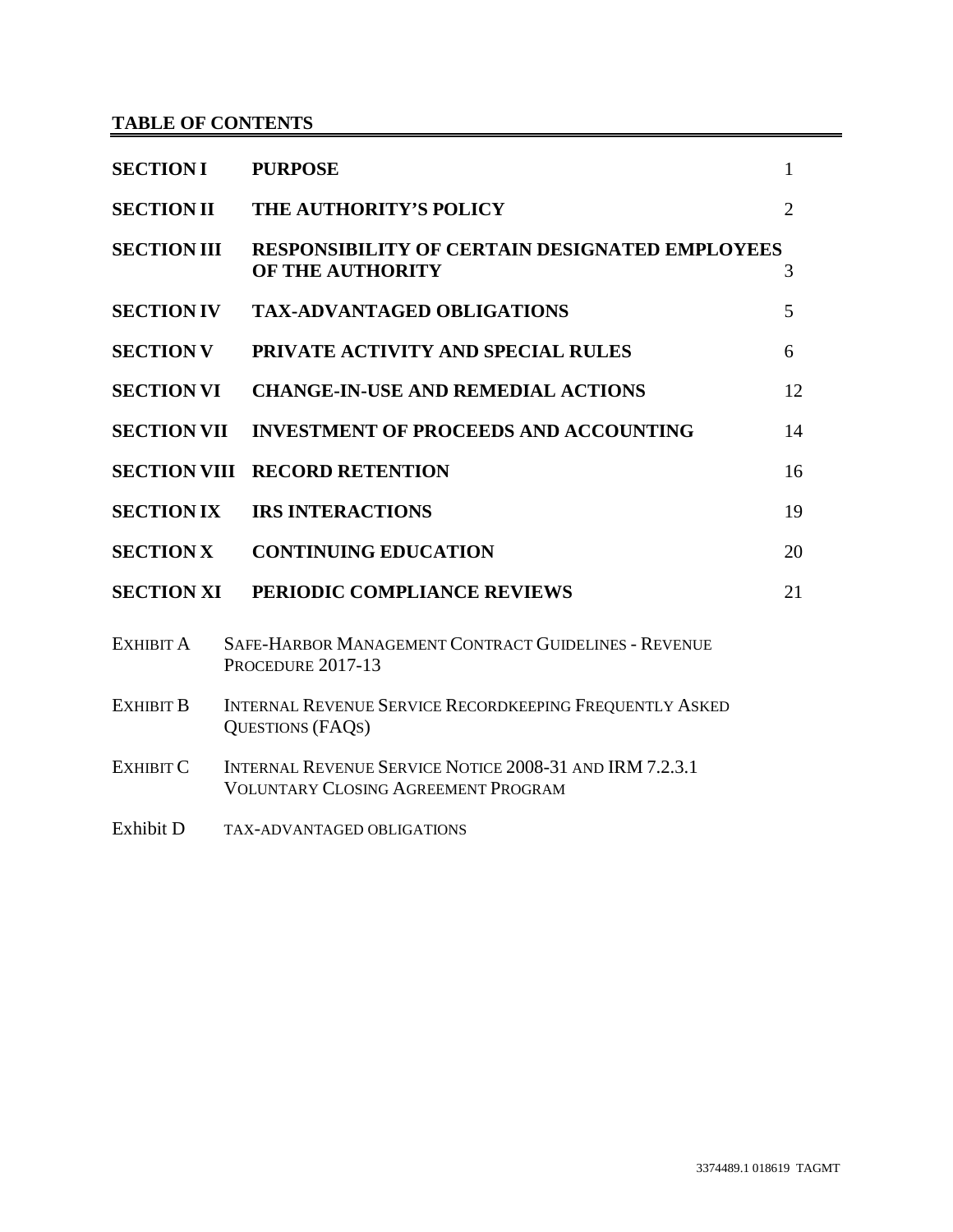#### **SECTION I**

#### **PURPOSE**

The Battery Park City Authority, doing business as the Hugh L. Carey Battery Park City Authority (the "**Authority**"), has issued tax-exempt and tax-credit obligations (collectively, the "**Tax-Advantaged Obligations**") to finance and refinance various infrastructure projects at the Battery Park City site (the "**BPC Site**"). The Tax-Advantaged Obligations the Authority has issued and may hereafter issue are collectively called the "**BPCA Bonds**". The Internal Revenue Code of 1986, as amended (the "**Code**"), and the Federal income tax regulations (the "**Regulations**" and together with the Code, the "**Federal Tax Rules**") impose a responsibility on issuers of the Tax-Advantaged Obligations of maintaining compliance with certain requirements and limitations of the Federal Tax Rules in order to maintain the tax-exempt or tax-credit status of such obligations. The Authority has covenanted in each of its Federal tax certificates (each, a "**Tax Certificate**"), executed by the Authority in connection with the issuance of each issue of BPCA Bonds, that it will comply with all of the Federal Tax Rules applicable to such issue. Bond Counsel to the Authority ("**Bond Counsel**") advised the Authority that, although the Authority has formal and informal procedures for maintaining compliance with such requirements and limitations of the Federal Tax Rules, the Internal Revenue Service (the "**IRS**") has effectively required, through various pronouncements and required forms, that issuers of the Tax-Advantaged Obligations adopt and implement formal written post-issuance policies and procedures with the goal of timely preventing, identifying and resolving violations of the Federal Tax Rules in order to maintain the tax-exempt or tax-credit status of such obligations. To affirmatively comply with such reporting requirements and to formalize and memorialize the Authority's then existing tax compliance policy and procedures regarding arbitrage rebate and yield restriction requirements, monitoring of facilities financed or refinanced with proceeds of the BPCA Bonds (the "**Bond-Financed Facilities**") for private activity compliance, accounting and recordkeeping requirements and tax documentation and filing requirements, and in furtherance of the tax covenants made by the Authority in each of the Tax Certificates, the Authority formally adopted the policy and procedures effective January 30, 2014 (the "**2014 Policy and Procedures**"). The 2014 Policy and Procedures are hereby amended and restated (the "**Policy and Procedures**") to reflect the issuance of additional BPCA Bonds and the defeasance and redemption of prior BPCA Bonds and updates to the Federal Tax Rules.

In the event the Policy and Procedures conflict, in whole or in part, with any Tax Certificate, such Tax Certificate shall control; *however*, the Authority shall consult with Bond Counsel to determine whether such Tax Certificate should be amended to resolve any such conflict.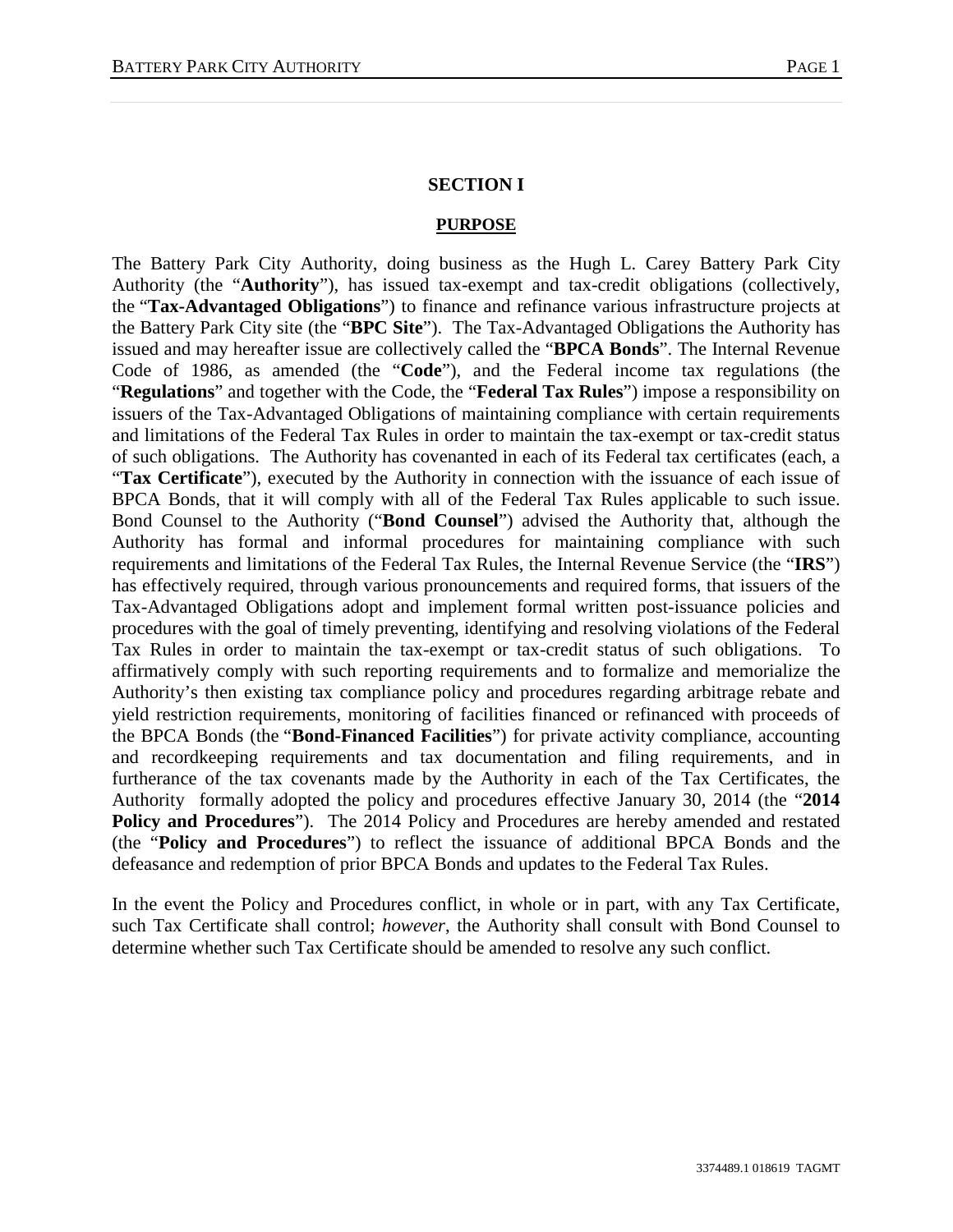# **SECTION II**

# **THE AUTHORITY'S POLICY**

It is the policy of the Authority to comply in all respects with Federal Tax Rules applicable to each issue of BPCA Bonds for the respective terms of such issues and the applicable statute of limitations.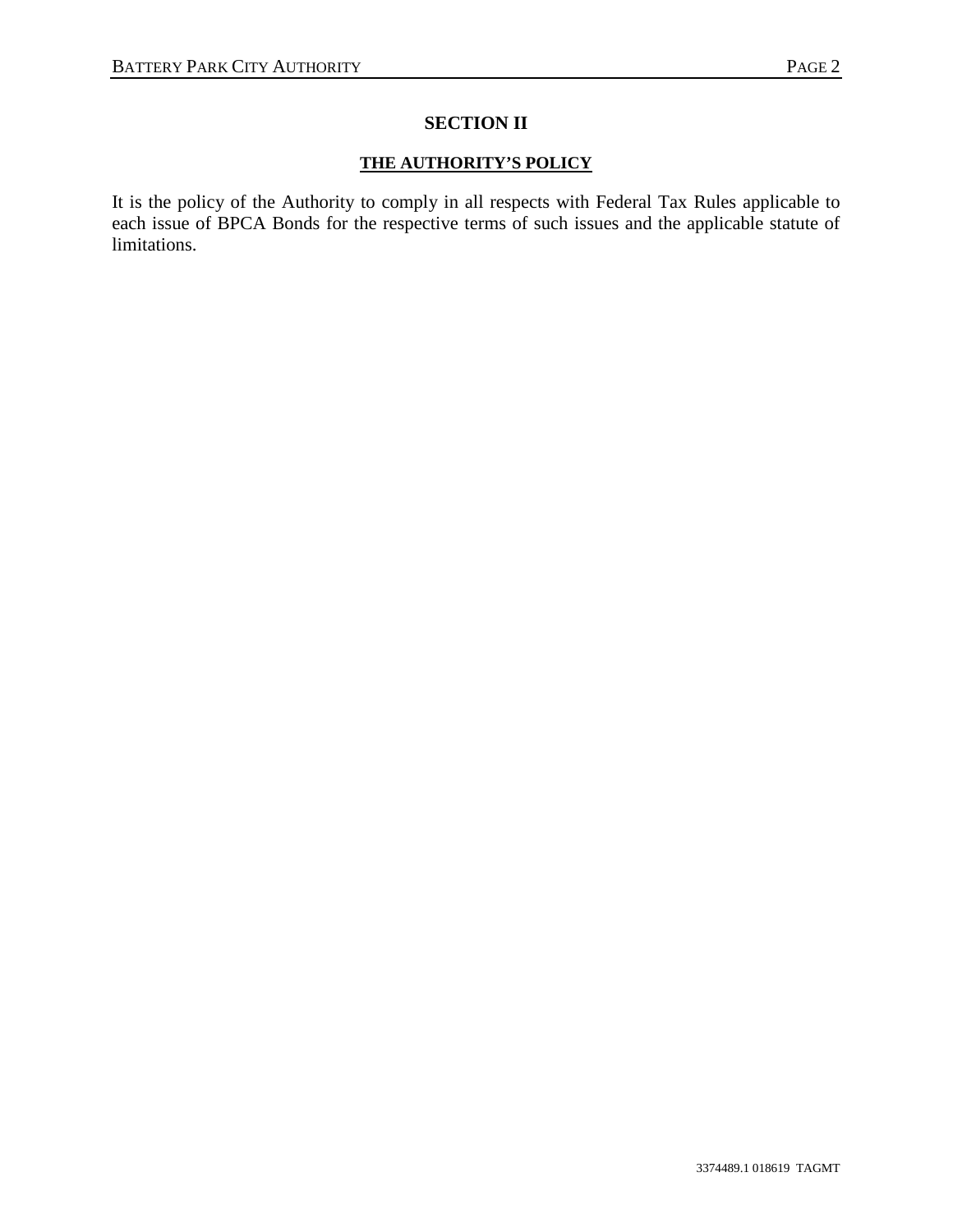# **SECTION III**

# **RESPONSIBILITY OF CERTAIN DESIGNATED EMPLOYEES OF THE AUTHORITY**

Except as otherwise described herein, the Authority's Chief Financial Officer (the "**CFO**") shall have primary responsibility for ensuring that each issue of outstanding BPCA Bonds is, and will remain, in compliance in all respects with the Federal Tax Rules. The CFO may delegate certain of his or her primary responsibilities relating to financial matters to the Authority's Controller (the "**Controller**") and to the Authority's Director of Financial Reporting (the "**Director**"). The Controller's responsibilities will include private activity monitoring and compliance as described in Section V below and the Director's responsibilities will include arbitrage rebate and yield restriction monitoring and compliance as described in Section VII below. The Authority's General Counsel (the "**General Counsel**") shall have primary responsibility for legal matters relating to compliance with the Federal Tax Rules. The General Counsel may delegate certain of his or her primary responsibilities relating to legal matters to other members of the Legal Department. The CFO, the Controller, the Director and the General Counsel, in order to ensure compliance with such rules, including the Policy and Procedures, will consult and coordinate with other departments and groups within the Authority as necessary, including:

- **Finance**
- **Legal**
- Real property
- Accounting
- **Administration**
- **Information technology**

The CFO, the Controller, the Director and the General Counsel will also consult and coordinate with third-party professionals including:

- Bond Counsel
- arbitrage rebate and yield restriction services provider (the "**Rebate Consultant**")
- other advisors such as DAC, as necessary.

The CFO will identify from time to time the respective employee(s) of the Authority who will be responsible for each of the procedures listed herein, notify the current holder of that office of the responsibilities and provide that person with a copy of the Policy and Procedures. Upon employee transitions, the CFO will advise the new personnel of their responsibilities under the Policy and Procedures in writing and will ensure that the appropriate employees understand the importance thereof. If employee positions are restructured or eliminated, the CFO will reassign responsibilities as necessary to ensure that all of the Policy and Procedures have been appropriately assigned.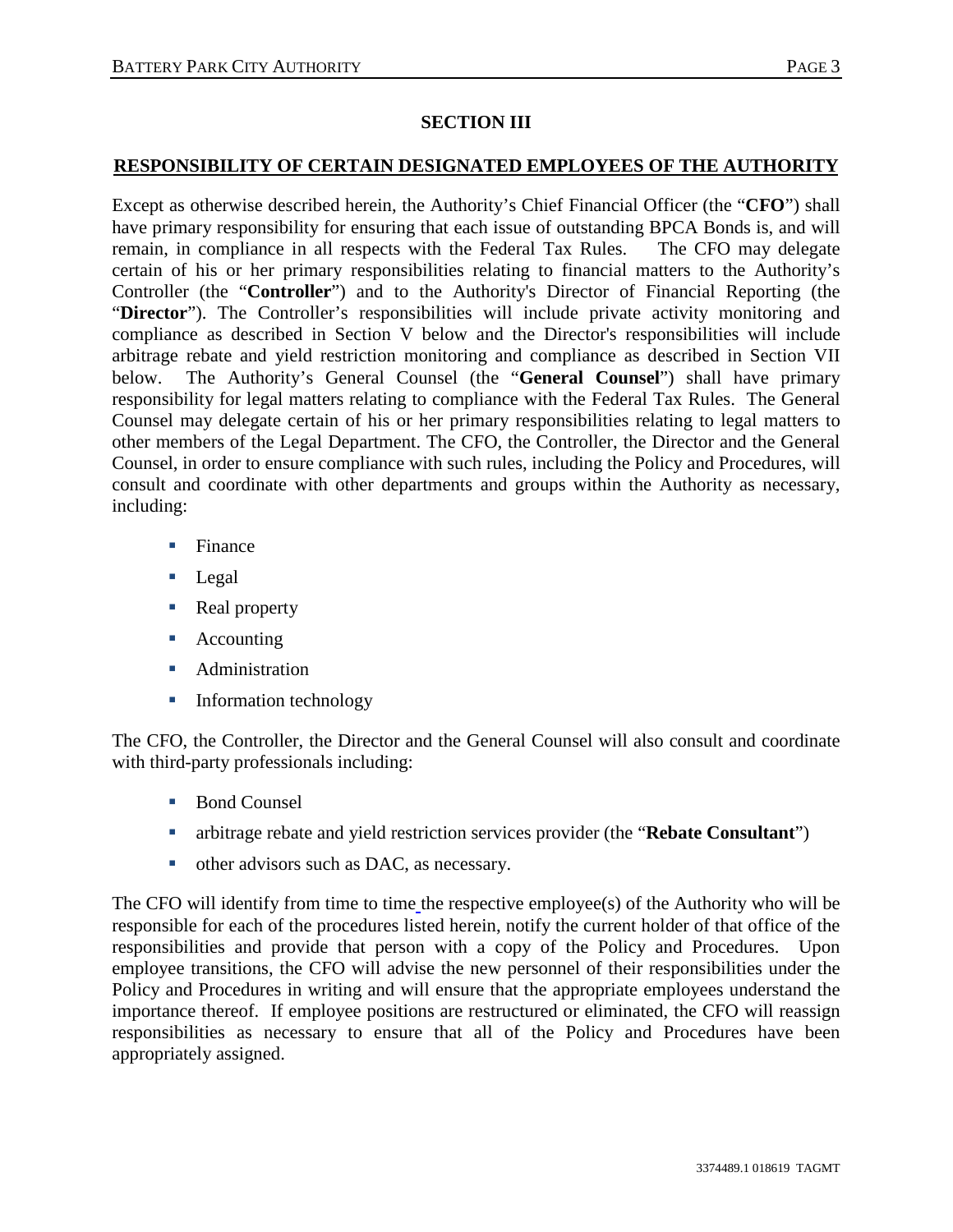Each employee who holds the office of CFO, Controller, Director or General Counsel (individually a "**Compliance Officer**") will acknowledge the assigned duties of such office under the Policy and Procedures by signing and dating the Signature Page. The person then holding the office of a Compliance Officer will not be relieved of such duties until the successor to such office has signed and dated the Policy and Procedures. In the event the duties of the office of a Compliance Officer are assumed or assigned to another employee of the Authority, the term "CFO", "Controller," "Director," and "General Counsel" as used in the Policy and Procedures shall mean such other employee.

The Authority's current procedures require all agreements, contracts and arrangements involving the use, lease, ownership and disposition of or utility or similar services provided from any of the Authority's facilities to be reviewed and approved by the Authority's Legal Department. The Authority's current procedures also require each agreement, contract or arrangements for a facility which is a Bond-Financed Facility to be reviewed and approved by the General Counsel for compliance with the Federal Tax Rules. No such agreement, contract or arrangement shall be valid and binding on the Authority unless such review is performed by and approval is obtained from the General Counsel. In determining whether to approve an agreement, contract or arrangement, the General Counsel shall consult, if necessary or appropriate, with Bond Counsel to ascertain whether such agreement, contract or arrangement will affect the level of private activity (as described in Section V.(A) below) of applicable BPCA Bond issues and with the Controller to ascertain whether any increased level of private activity will cause the Private Activity Test to be met (as defined in Section V.(B) below) with respect to applicable BPCA Bond issues.

If it is determined that the Private Activity Test with respect to a BPCA Bond issue may adversely affect the exclusion of the interest on such BPCA Bond issue from gross income for Federal income tax purposes, the CFO, the General Counsel, the Controller and the Director will consult with Bond Counsel to decide whether to undertake a remedial action permitted under the Federal Tax Rules (as described in Section VI below) or enter into a closing agreement with the IRS under the VCAP (as described in Section IX.(B) below) to preserve the tax-exemption of the interest.

The Legal Department has final responsibility for handling notices, information document requests from the IRS ("**IDRs**") and IRS audits which are received by the Authority. The General Counsel shall coordinate with the CFO, the Controller and the Director and consult, if necessary or appropriate, with Bond Counsel in formulating an appropriate response or course of action.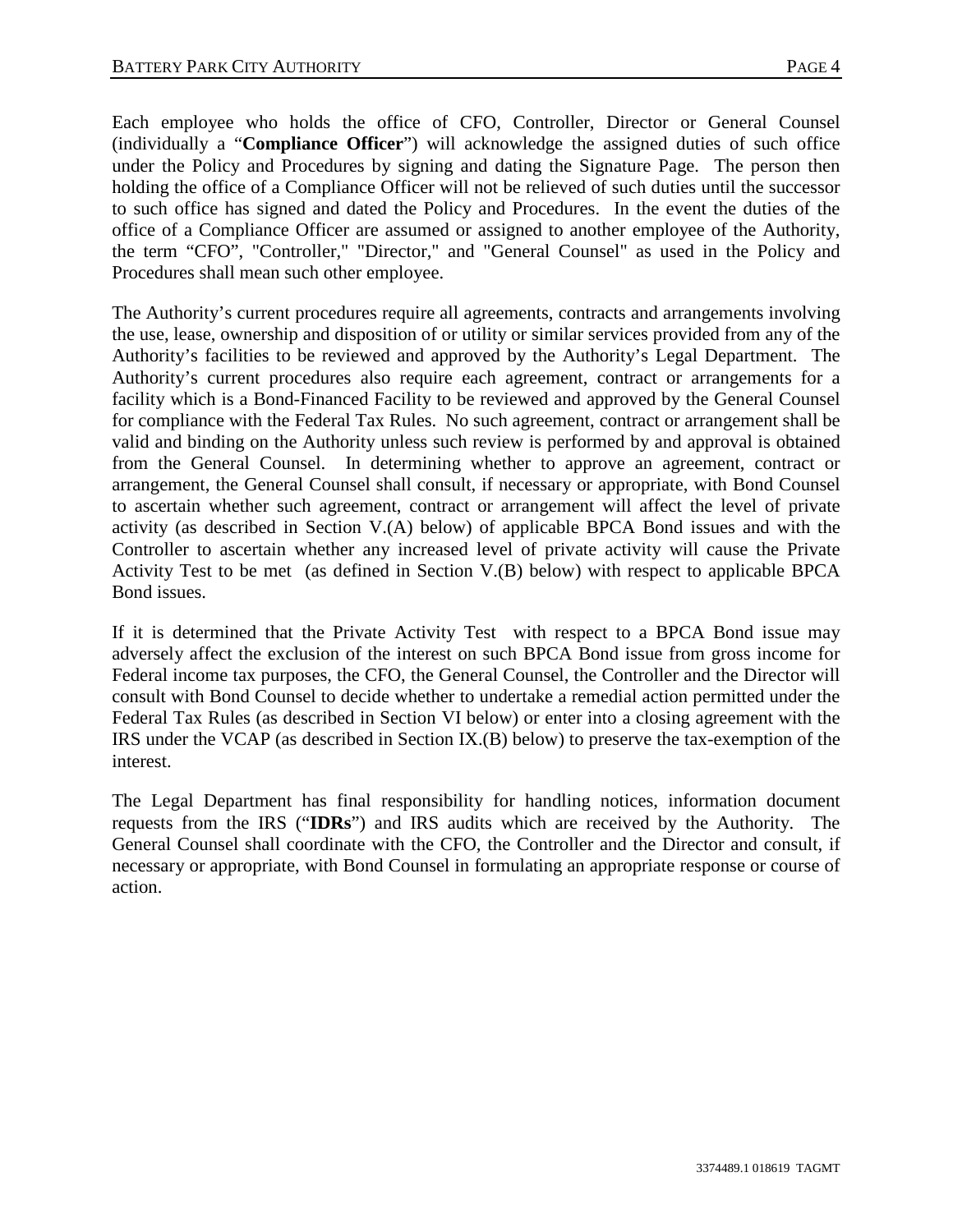# **SECTION IV**

# **TAX-ADVANTAGED OBLIGATIONS**

The status of the Tax-Advantaged Obligations of the Authority that have been issued since December 22, 2009, is described in **EXHIBIT D**. **EXHIBIT D** will be updated upon the issuance of each issue of BPCA Bonds.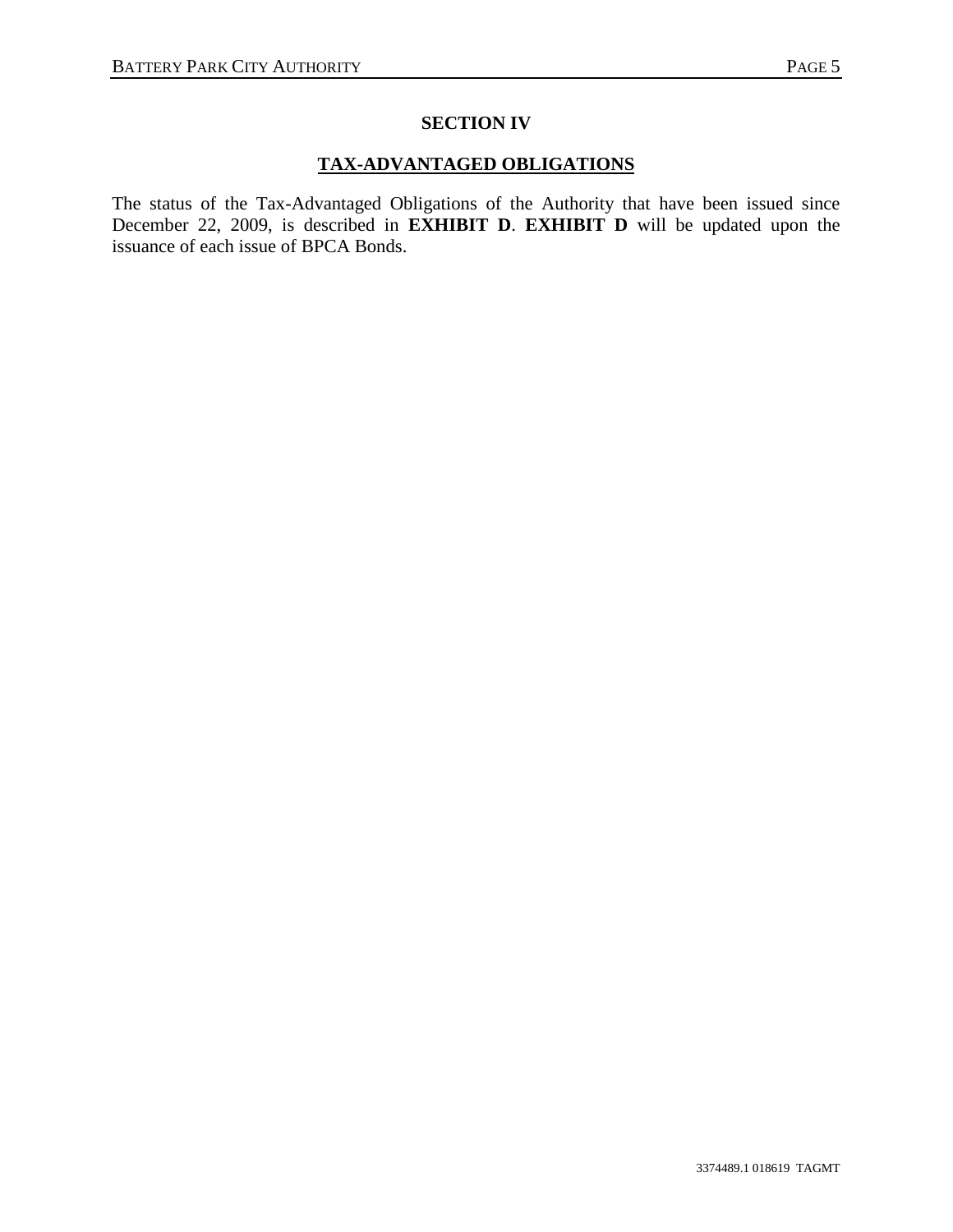# **SECTION V**

# **PRIVATE ACTIVITY AND SPECIAL RULES**

A. Types of Bonds. Under the Code, two types of tax-exempt bonds may be issued: "**governmental bonds**" and "**qualified private activity bonds**". Governmental bonds may be issued if the level of "**private activity**" does not exceed limits specified by the Code. Qualified private activity bonds may be issued if the specified level of private activity is exceeded but only if the bonds are issued for the one of the purposes specified by the Code and other requirements specified by the Code for such issuance are met. Bonds which are neither governmental bonds nor qualified private activity bonds are treated as "**private activity bonds**", the interest on which is Federally taxable and not tax-exempt. Under the Code, various "**tax-credit**" bonds also may be issued for certain specified purposes. The interest on tax-credit bonds is Federally taxable. The issuers or the bondholders of tax-credit bonds receive "**tax-credits**" from the U.S. Treasury Department. Certain tax-credit bonds, such as "**build America bonds**", also must comply with the limitations on the amount of private activity that is applicable to governmental bonds.

B. Private Activity Test. An issue of governmental bonds will be considered private activity bonds (the interest on which is Federally taxable) if more than the lesser of 10% or \$15,000,000 of the proceeds of such issue are directly or indirectly used in Private Use as defined in Paragraph D of this Section V (the "**Private Use Test**") AND more than lesser of 10% or \$15,000,000 of the debt service on such issue is directly or indirectly (a) secured by any interest in property subject to any Private Use or (b) derived from payments made in respect of property subject to any Private Use (the "**Private Payment and Security Test**"). The goal in issuing tax-exempt bonds is not to meet (*i.e.*, to fail) either or both of the Private Use Test and the Private Payment and Security Test. The Private Use Test and the Private Payment and Security Test are together referred to as the "**Private Activity Test**". If the Private Use of a Bond-Financed Facility is unrelated to any governmental use of such facility or is disproportionate to a related governmental use thereof, the 10% limitation of both the Private Use Test and the Private Payment and Security Test is reduced to 5%.

C. Private Loan Test. An issue of governmental bonds also will be considered private activity bonds if more than the lesser of 5% or \$5,000,000 of the proceeds of such issue are used, directly or indirectly, to make or finance loans (the "**Private Loan Test**") to any person or entity which is not a state or local governmental unit, including the United States or any agency and instrumentality thereof and any organization described in Section 501(c)(3) of the Code (a "**Non-Exempt Person**").

D. Definition of Private Use. "**Private Use**" is defined as any direct or indirect use of a Bond-Financed Facility in any trade or business carried on by any Non-Exempt Person. Private Use generally results from any contract or other arrangement including, without limitation, ownership, leases, management or operation(s) contracts, research agreements, service contracts, incentive payment contracts, guarantee contracts, take or pay contracts, put or pay contracts, output contracts or joint ventures which provides for use (direct or indirect) of a Bond-Financed Facility by any Non-Exempt Person. In general, Private Use commences on the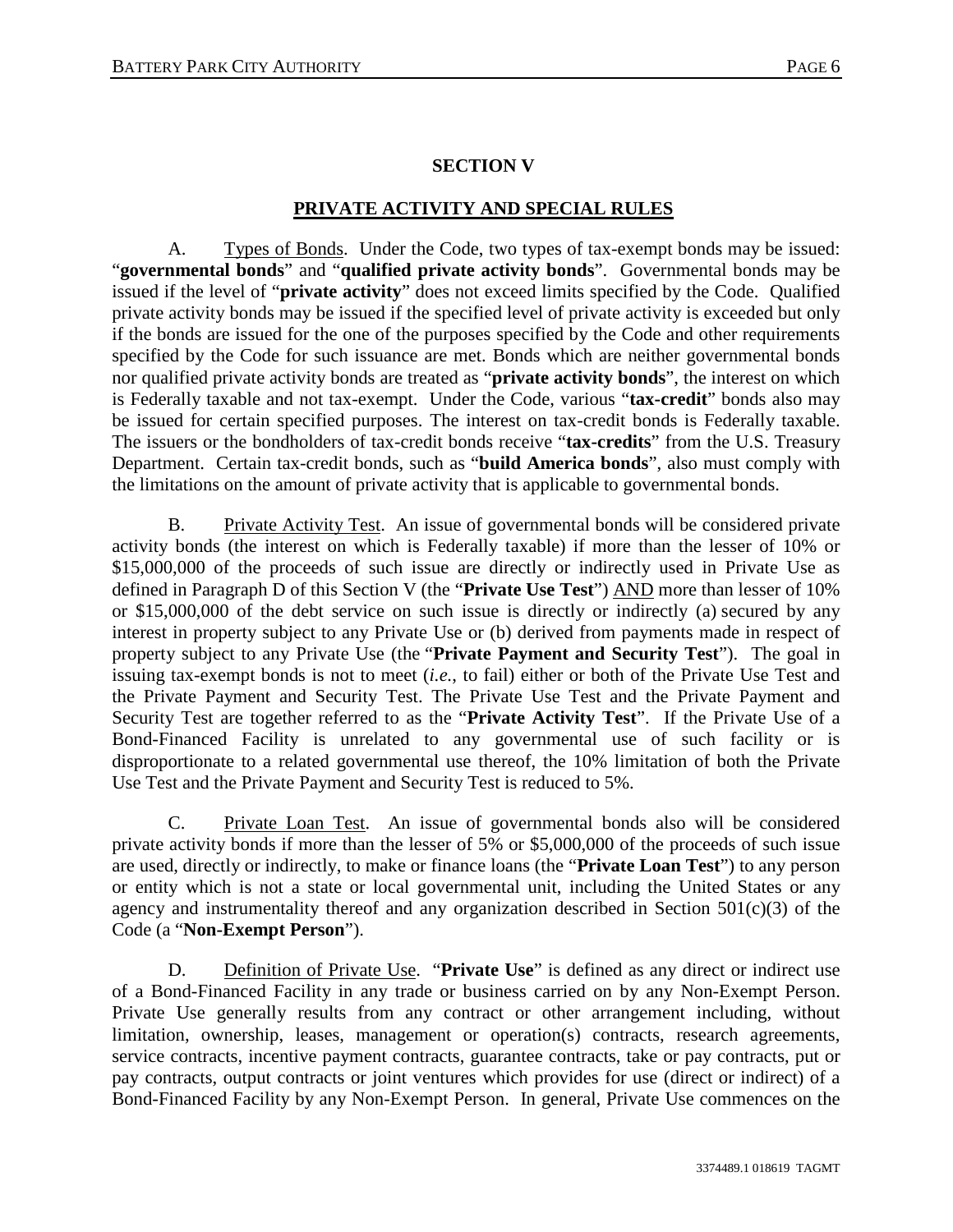first date on which there is a right to actual use of a Bond-Financed Facility by a Non-Exempt Person. Use of a Bond-Financed Facility by a Non-Exempt Person will not constitute Private Use if such use is available to the general public at either no charge or on the basis of rates that are generally applicable and uniformly applied ("**General Public Use**"). For this purpose, rates may generally be treated as generally applicable and uniformly applied even if different rates apply to different classes of users, such as volume purchasers, if the differences in rates are customary and reasonable. Furthermore, Private Use does not result from (1) contracts for services that are solely incidental to the primary governmental function or functions of a Bond-Financed Facility (*e.g.*, contracts for janitorial, office equipment repair, hospital billing, or similar services), or (2) contracts to provide for services, if the only compensation is the reimbursement of the service provider for actual and direct expenses paid by the service provider to unrelated parties.

E. Certain Short-Term Permitted Arrangements. Certain short-term arrangements with a Non-Exempt Person for the use of a Bond-Financed Facility, including service or capacity from such facilities, do not result in Private Use if the requirements set forth below are met:

1. The arrangement has a term (including all renewal options) that is not longer than 200 days, does not result in ownership of the Bond-Financed Facility by a Non-Exempt Person, does not otherwise convey priority rights or other preferential benefits to a Non-Exempt Person and is reasonably available for use to natural persons not engaged in a trade or business. For this purpose, a right of first refusal to renew use under the arrangement is not treated as a renewal option if (i) the compensation for the use under the arrangement is redetermined at generally applicable, fair market value rates that are in effect at the time of renewal, and (ii) the use of the Bond-Financed Facility under the same or similar arrangements is predominantly by members of the General Public;

2. The arrangement has a term (including renewal options) that is not longer than 100 days, does not result in ownership of the Bond-Financed Facility by a Non-Exempt Person, would constitute General Public Use except that the Bond-Financed Facility is not available on the same basis for use by members of the General Public because generally applicable and uniformly applied rates are not reasonably available to members of the General Public and the Bond-Financed Facility was not financed or refinanced for the principal purpose of such Private Use; or

3. The arrangement has a term (including renewal options) that is not longer than 50 days, does not result in ownership of the Bond-Financed Facility by a Non-Exempt Person, is negotiated at arm's-length, the compensation paid for the use pursuant to such arrangement is at fair market value and the Bond-Financed Facility was not financed or refinanced for the principal purpose of such Private Use.

F. Certain Incidental Use. Certain arrangements with a Non-Exempt Person for the incidental use of a Bond-Financed Facility do not result in Private Use if the following requirements are met: except for vending machines, pay telephones, kiosks and similar uses, the use does not involve the transfer of possession and control of space separated from other areas of a Bond-Financed Facility by walls, partitions, barriers and the like, the nonpossessory use is not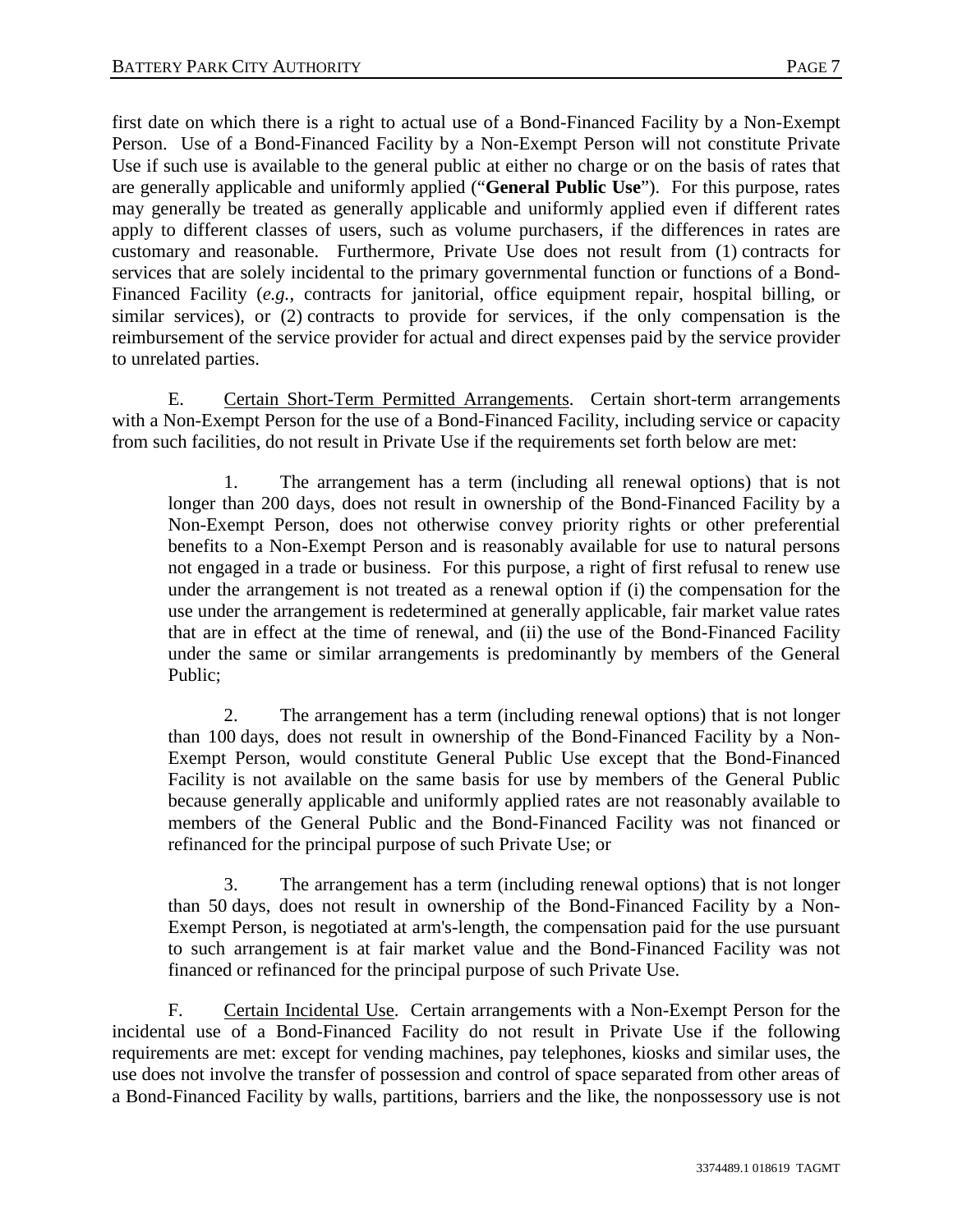functionally related to any other use of such facility by the same person (other than a different nonpossessory use) and all nonpossessory uses do not in the aggregate exceed 2.5 percent of the Bond-Financed Facility.

G. Management Contracts. An arrangement for the use of a Bond-Financed Facility pursuant to a management or operation(s) contract does not constitute Private Use if such contract meets the requirements of Revenue Procedure 2017-13, as summarized in **EXHIBIT A**. The General Counsel, in coordination with the Controller, will consult with Bond Counsel to determine the impact, if any, that a potential management or operation(s) contract relating to any Bond-Financed Facility would have on the tax-exempt or tax-credit status of any issue of BPCA Bonds, the proceeds of which financed or refinanced such facility, prior to executing, amending or renewing such a contract.

H. Sale of Bond-Financed Property. The Authority expects that it or The City of New York (the "**City**") will own all of the Bond-Financed Facilities for the entire term of each issue of BPCA Bonds, the proceeds of which financed or refinanced such facilities. As an integral part of the Policy and Procedures, the CFO, the Controller, the Director and the General Counsel will consult with Bond Counsel to determine the impact, if any, that a potential sale or other disposition of any Bond-Financed Facility would have on the tax-exempt or tax-credit status of such BPCA Bonds prior to the actual sale or other disposition of such facility. No sale or other disposition of any Bond-Financed Facility shall be permitted if the exclusion of the interest on a BPCA Bond issue from gross income for Federal income tax purposes is adversely affected; it being understood that a remedial action may be taken or a closing agreement with the IRS under the VCAP may be entered into to preserve such exclusion.

I. Monitoring of Private Use and Private Payments and Security. As an integral part of the Policy and Procedures, the Controller, in consultation with the CFO and the General Counsel, will maintain an effective system for regularly monitoring all of the Bond-Financed Facilities for Private Use and private payments and security within the limits described in Paragraph B of this Section. The Controller will compile and maintain all Private Use and private payments and security information and documentation with respect to all of the Bond-Financed Facilities financed or refinanced by each issue of outstanding BPCA Bonds, including, without limitation, sale contracts, leases, management or operation(s) contracts, research agreements, service contracts, incentive payment contracts, guarantee contracts, take or pay contracts, put or pay contracts, output contracts or joint ventures which may provide for or result in Private Use and private payments and security of any portion of the Bond-Financed Facilities.

The Controller has undertaken a comprehensive review of each issue of outstanding BPCA Bonds to identify any change-in-use with respect to any of the Bond-Financed Facilities including, without limitation, any sale contracts, leases, management or operation(s) contracts, research agreements, service contracts, incentive payment contracts, guarantee contracts, take or pay contracts, put or pay contracts, output contracts or joint ventures and promptly notify Bond Counsel of any such change-in-use. The General Counsel, in coordination with the CFO and the Controller, will consult with Bond Counsel to determine the impact, if any, that any change-inuse will have on the amount of Private Use or private payments and security with respect to the issue of BPCA Bonds the proceeds of which financed or refinanced a Bond-Financed Facility to which such change-in-use relates.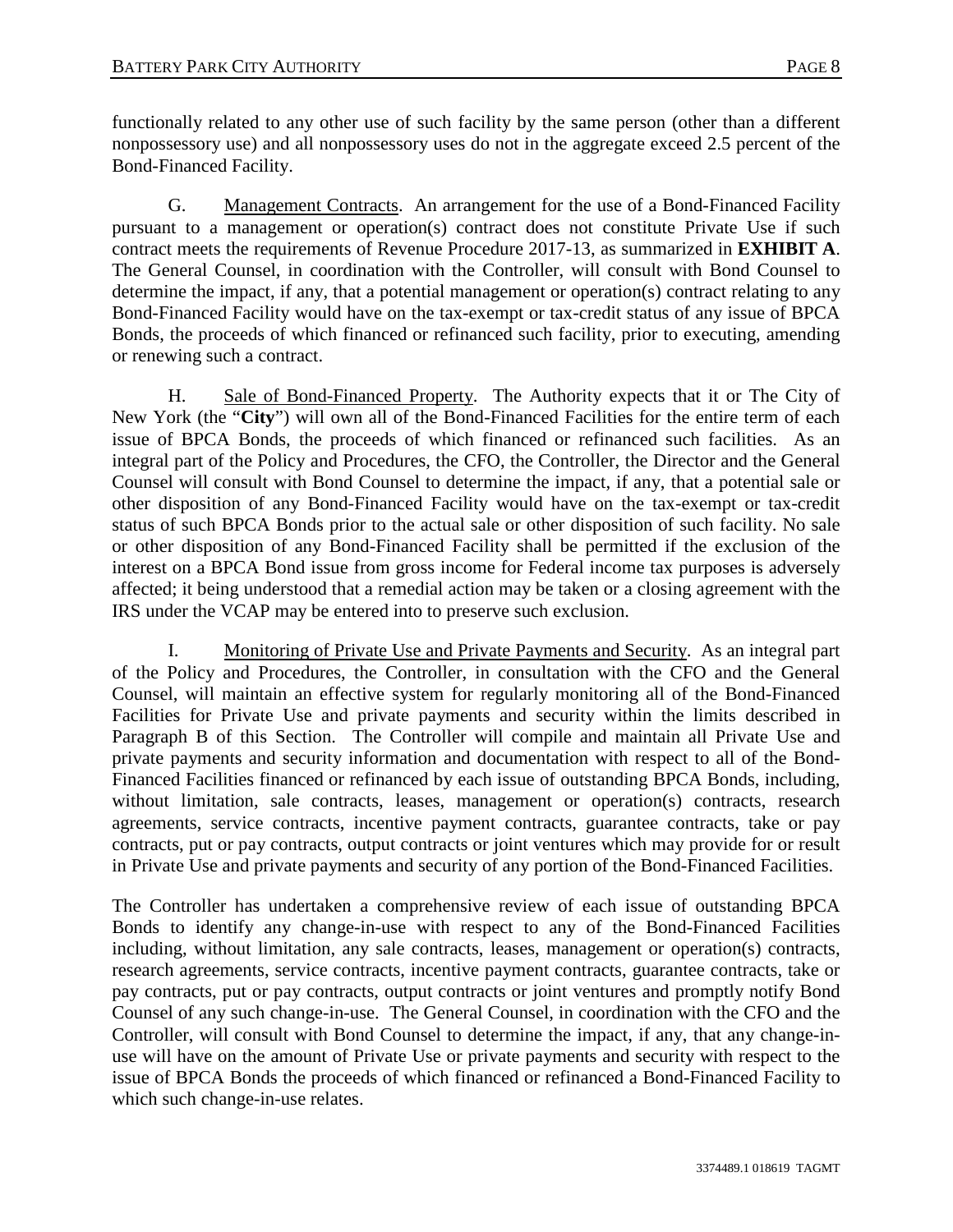The Controller will maintain a database of the amounts of Private Use and private payments and security at each Bond-Financed Facility for each issue of BPCA Bonds that financed or refinanced such Bond-Financed Facility for each annual period beginning from the issue date of each such issue until the final maturity or redemption of such issue and will update the database at least annually or whenever a material change-in-use of a Bond-Financed Facility occurs and is made known to the Authority. The Controller, in coordination with the CFO and the General Counsel, will consult with Bond Counsel in developing and maintaining the database. The Controller also will maintain a map showing the location of each Bond-Financed Facility on the BPC Site.

## J. Special Rules for BPCA Bonds Issued as Build America Bonds.

1. **Build America Bonds**. Issues of BABs have special program requirements that must be followed, in addition to other requirements under the Code and the Regulations, including specifically:

a) *Not Meeting the Private Activity Test and the Private Loan Test*. Proceeds of BABs must not be used in a manner that causes either the Private Activity Test or the Private Loan Test to be met.

b) *2% Costs of Issuance Limitation*. Costs of issuance (including underwriter's discount) of an issue of BABs, if paid with proceeds of such issue, must not exceed two percent (2%) of the sale proceeds of such issue.

c) *Capital Expenditure Requirement*. 100% of the Available Project Proceeds must be used to finance "**capital expenditures**". The term "**Available Project Proceeds**" means sale proceeds of an issue of BABs, plus investment proceeds thereon, less proceeds of such issues: (i) used to pay costs of issuance with respect to such issue (not in excess of two percent  $(2%)$  of the sale proceeds) and (ii) deposited in a reasonably required reserve fund with respect to such issue (not in excess of ten percent (10%) of the sale proceeds).

d) *Correct and Timely 8038-CP Filing*. In case of direct pay BABs, the Authority must timely file a correctly completed Form 8038-CP (Return for Credit Payments to Issuers of Qualified Bonds) for each debt service period in order to receive each payment of the Federal interest subsidy in accordance with the applicable IRS guidelines. The CFO and the Bond Trustee will be the primary persons responsible for applying for the Federal interest subsidy payment by filing the Form 8038-CP. In completing the Form 8038-CP, including the determination of the amount of the requested Federal interest subsidy payment, reference should be made to the Form 8038-B that was filed for an issue of BABs. The CFO will verify with the Bond Trustee the proper determination of the amount of interest payable on each interest payment date and the proper amount of refundable tax credit to be reported on the Form 8038-CP to ensure the accurate completion thereof.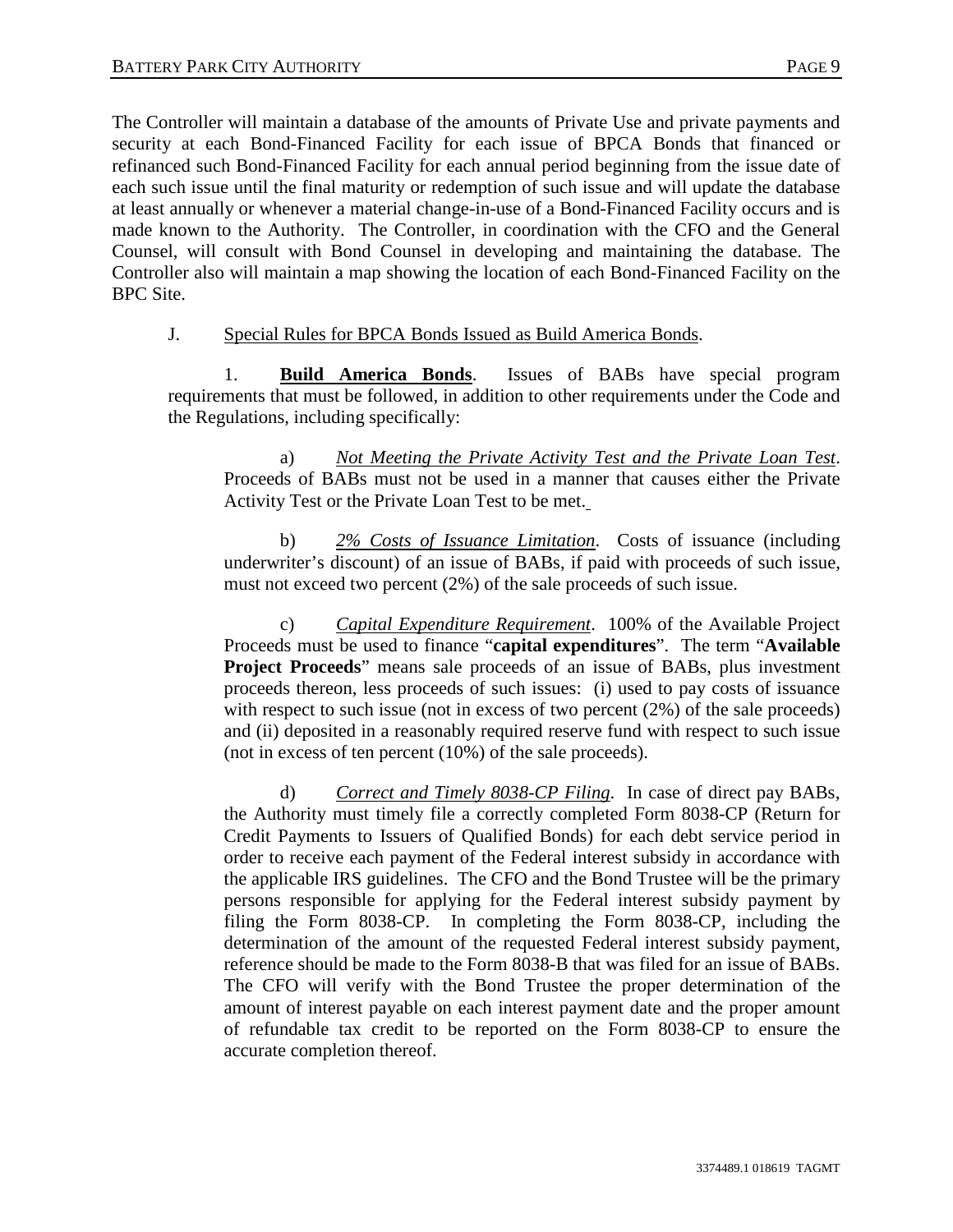The Form 8038-CP will be submitted semi-annually **no earlier than** 90 days and **no later than** 45 days prior to each interest payment date on an issue of BABs.

The Controller, in consultation with the CFO and together with the Bond Trustee, will establish a system for reminders of these filing dates.

K. Special Rules for BPCA Bonds Issued as Qualified 501(c)(3) Bonds.

1. **Qualified 501(c)(3) Bonds**. Issues of Qualified 501(c)(3) Bonds have special program requirements that must be followed, in addition to other requirements under the Code and the Regulations, including specifically:

# a) *Modification of the Private Activity Test*.

(1) The Private Activity Test is applied to an issue of Qualified  $501(c)(3)$  Bonds by substituting "5%" for "10%" each place it appears and by substituting "net proceeds" for "proceeds" each place it appears. The 5% is further reduced by the amount of proceeds used to pay costs of issuance. "**Net proceeds**" is the difference of sale proceeds of the Qualified 501(c)(3) Bonds and the amount of proceeds of the Qualified  $501(c)(3)$  Bonds deposited in a reasonably required reserve fund.

(2) Use and/or ownership of a Bond-Financed Facility by a  $501(c)(3)$  organization, in connection with its activities that do not constitute unrelated trade or business under Section 513(a) of the Code, is not considered Private Use for purposes of the application of the Private Activity Test. To the extent any Bond-Financed Facility is financed with Qualified 501(c)(3) Bonds, the Authority will monitor the use of such facility by each  $501(c)(3)$ organization to ensure that such use does not constitute **unrelated** trade or business of such  $501(c)(3)$  organization.

(3) All of the Bond-Financed Facilities financed or refinanced with net proceeds of the Qualified  $501(c)(3)$  Bonds must be owned by a  $501(c)(3)$  organization or a State or local governmental unit.

b) *2% Costs of Issuance Limitation*. Costs of issuance (including underwriter's discount) of an issue of Qualified  $501(c)(3)$  Bonds, if paid with proceeds of such issue, must not exceed two percent (2%) of the sale proceeds of such issue.

c) *Maturity Limitation*. The average maturity of an issue of Qualified  $501(c)(3)$  Bonds cannot exceed 120 percent of the average reasonably expected economic life of the Bond-Financed Facilities financed or refinanced with such an issue of Qualified 501(c)(3) Bonds.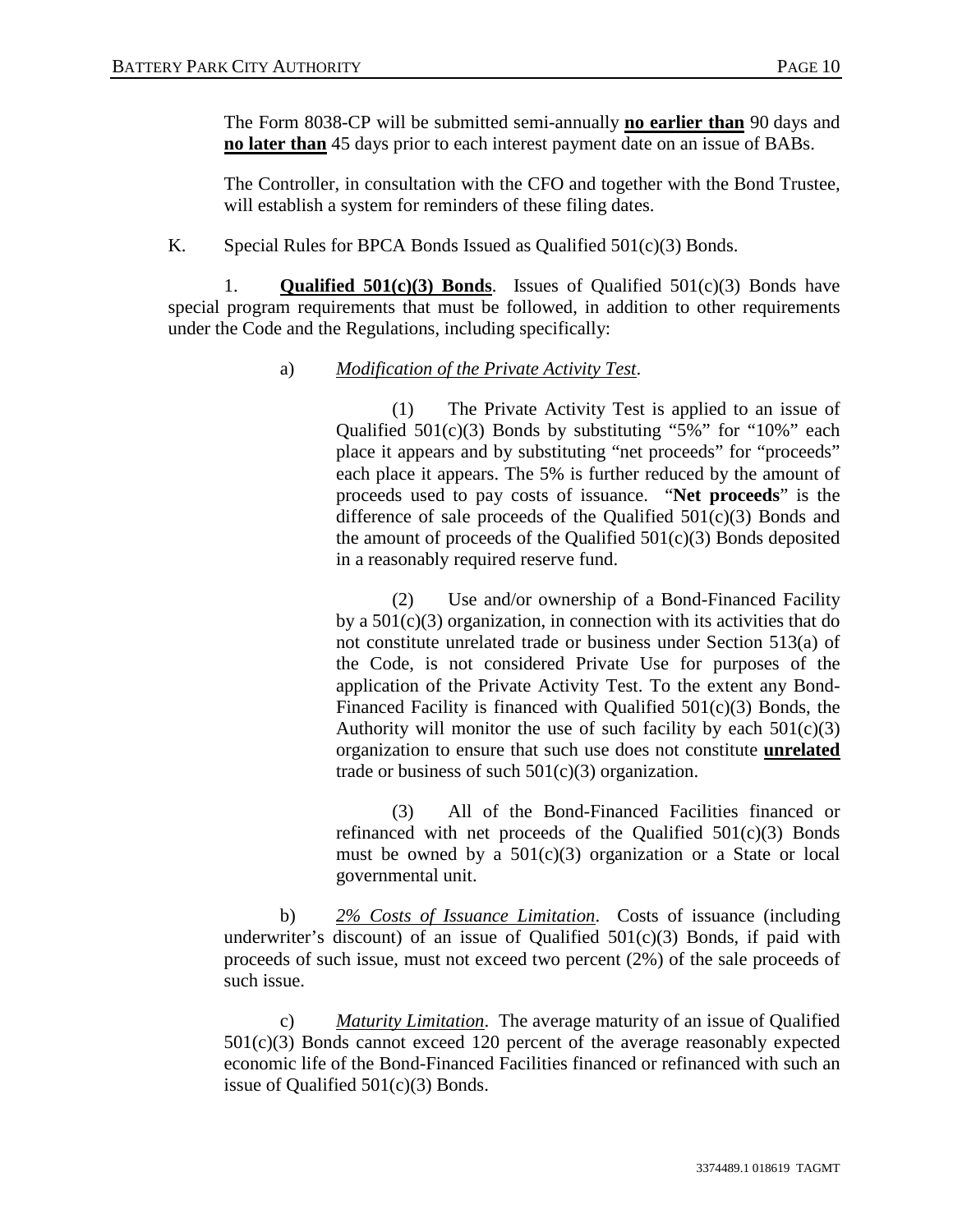# **SECTION VI**

# **CHANGE-IN-USE AND REMEDIAL ACTIONS**

A. Remedial Action. The Authority hereby acknowledges that the remedial action rules contained in Regulations Section 1.141-12 provide the Authority with the ability, in certain circumstances, to voluntarily remediate or "**self-correct**" a "deliberate action" that would cause an outstanding issue of BPCA Bonds to meet the Private Activity Test or the Private Loan Test. Prior to taking any such "deliberate action", the Authority will consult with Bond Counsel regarding the applicability of the remedial action rules to such "deliberate action" and the ability to remediate the impacted BPCA Bonds. If at any time it is determined that the Authority should take a remedial action and the conditions to taking such remedial action are satisfied, the following three choices are generally available:

1. *Remedial Action through Redemption or Defeasance*. This remedial action requires the Authority to either (a) redeem within 90 days of any "deliberate action" which causes any issue of BPCA Bonds to meet the Private Activity Test or the Private Loan Test, the "**nonqualified bonds**" (as defined below) of such issue, or (b) if such nonqualified bonds are not redeemable within the requisite 90-day period, to defease such nonqualified bonds by: (i) establishing an escrow to defease and call on the first call date such nonqualified bonds, (ii) funding such defeasance escrow from a source of funds other than proceeds of other Tax-Advantaged Obligations unless qualified private activity bonds may be issued for the purpose, (iii) investing funds deposited to such defeasance escrow at a yield that does not exceed the yield on such issue of BPCA Bonds, and (iv) providing a written notice of the defeasance to the IRS within 90 days of the establishment of such defeasance escrow. If the Private Activity Test is met as the consequence of a disposition of a Bond-Financed Facility exclusively for cash and the amount of "**disposition proceeds**" (as defined below) received from the sale of such Bond-Financed Facility at fair market value is less than the par amount of the nonqualified bonds, the redemption/defeasance requirements set forth above will be satisfied if the actual amount received is used to redeem or defease such portion of the nonqualified bonds at the earliest call date.

2. *Remedial Action through Alternative Qualified Use of Disposition Proceeds*. This remedial action is available if (a) the Private Activity Test or the Private Loan Test is met as the consequence of a disposition of a Bond-Financed Facility exclusively for cash; (b) the Authority reasonably expects to spend the disposition proceeds within two years of the deliberate action; (c) the disposition proceeds are used in a manner that does not cause the Private Activity Test and the Private Loan Test to be met (*i.e.*, the disposition proceeds are treated as proceeds of the BPCA Bonds which financed the Bond-Financed Facility) and the Authority does not take any action subsequent to the date of the deliberate action to cause either of these tests to be met; and (d) any disposition proceeds not used in an alternative qualified use will be applied to redeem or defease nonqualified bonds in accordance with the requirements of Subparagraph (1) above.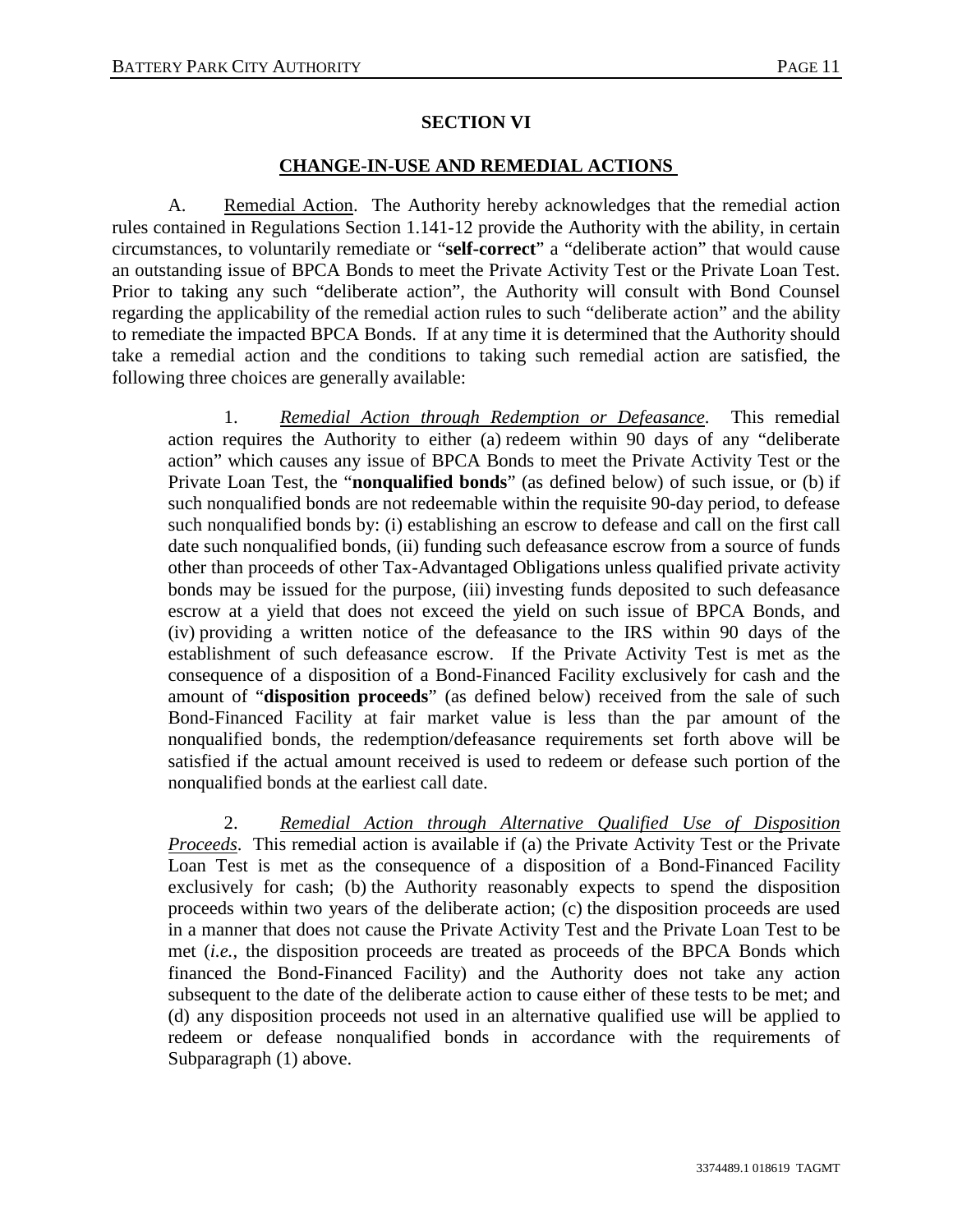3. *Remedial Action through Alternative Qualified Use of Bond-Financed Facility*. This remedial action is available if (a) the Bond-Financed Facility, the changein-use of which causes the Private Activity Test to be met, is used in an alternate manner permitted by the Federal Tax Rules (*e.g.,* use that qualifies for financing as "governmental bonds" as defined in Regulations Section 1.150-1(b), or, subject to certain conditions, as Qualified  $501(c)(3)$  Bonds, or as "exempt facility bonds" under Section 142 of the Code); (b) the nonqualified bonds are treated as reissued as of the date of the deliberate action for certain purposes of the Code and meet applicable requirements of the Code throughout the remaining term the nonqualified bonds portion of the affected issue of BPCA Bonds remains outstanding; (c) the deliberate action does not involve a disposition to a purchaser that finances the acquisition with proceeds of Tax-Advantaged Obligations; and (d) any disposition proceeds other than those arising from an agreement to provide services (including disposition proceeds from an installment sale) resulting from the deliberate action are used to pay debt service on the BPCA Bonds on the next available payment date or, within 90 days of receipt, are deposited into an escrow that is restricted to the yield on such issue of BPCA Bonds to pay debt service on such bonds on the next available payment date.

# 4. *Definitions*.

a) "**Disposition proceeds**" means "any amounts (including property, such as an agreement to provide services) derived from the sale, exchange, or other disposition (disposition) of property (other than investments) financed with the proceeds of an issue."

b) **"Nonqualified bonds**" means the portion of the outstanding BPCA Bonds in an amount that, if the remaining BPCA Bonds were issued on the date on which the Private Activity Test or the Private Loan Test is met, neither of such tests would be met (*i.e.,* the aforementioned 10% or 5% limitation or the \$15,000,000 limitation would not be exceeded) and the Private Loan Test (*i.e.,* the aforementioned 5% or \$5,000,000 limitation would not be exceeded).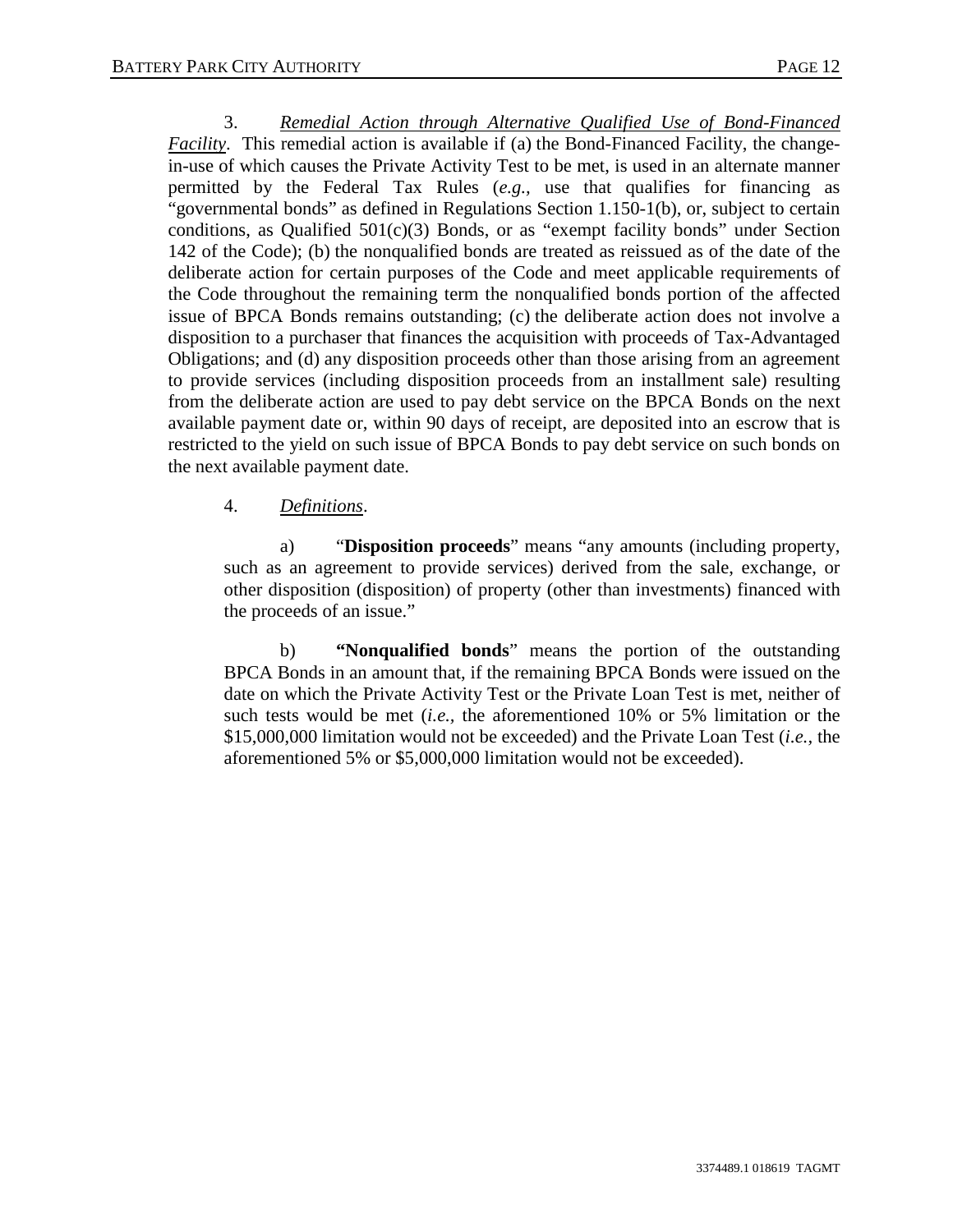# **SECTION VII**

# **INVESTMENT OF PROCEEDS AND ACCOUNTING**

A. Monitoring of Arbitrage Rebate and Yield Restriction Liability. As an integral part of the Policy and Procedures, the Authority will comply in all respects with the arbitrage rebate and yield restriction requirements of the Federal Tax Rules and the Tax Certificate for each issue of BPCA Bonds. In furtherance of such policy, the Authority has retained and will continue to retain a nationally recognized arbitrage rebate and yield restriction service provider (the "**Arbitrage Consultant**") to review each issue of outstanding BPCA Bonds for compliance with the arbitrage rebate and yield restriction requirements and ascertain whether the Authority has incurred an arbitrage rebate or yield reduction liability that must be paid to the IRS under the Federal Tax Rules.

B. Maintenance of Database. The Director, in coordination with the Arbitrage Consultant, will maintain a database showing for each issue of BPCA Bonds the accumulated amount of rebate liability and yield restriction liability, any payments made and due to the IRS, due dates and other pertinent information. The Controller, in coordination with the Arbitrage Consultant, will update such database not less than annually.

C. Payment of Arbitrage Rebate and Yield Reduction Liability. In the event the Director or the Authority's Arbitrage Consultant determines that the Authority owes an arbitrage rebate or yield reduction liability payment to the IRS, the Director, in consultation with the CFO and the General Counsel, will timely submit, or cause the Arbitrage Consultant to timely submit, on behalf of the Authority, an IRS Form 8038-T, Arbitrage Rebate, Yield Reduction and Penalty in Lieu of Arbitrage Rebate, together with payment in the amount equal to the arbitrage rebate or yield reduction liability, to the IRS at the address specified by the Regulations. In general, with respect to each issue of BPCA Bonds, the Authority will pay to the IRS at least 90% of the amount of arbitrage rebate and yield reduction liability owed within 60 days after each installment computation date and 100% of the amount of arbitrage rebate and yield reduction liability owed within 60 days after the final installment computation date, determined in accordance with the provisions of the Tax Certificate for each issue of BPCA Bonds and the applicable Federal Tax Rules.

D. Fair Market Price Rule. The Authority will comply with the "fair market price rule" in purchasing investments with gross proceeds of each issue of the BPCA Bonds. For purposes of the foregoing, the Authority understands that competitive bids must be received with respect to certain investments such as guaranteed investment contracts and investments for any yield restricted defeasance escrow.

E. Interest Rate Hedges.

1. The Authority will engage a third-party financial advisor for all interest rate hedges entered into by the Authority, irrespective of whether any such hedge is acquired through a direct negotiation with the provider or procured through a competitive bidding process. In all cases, the Authority will obtain appropriate certifications from its financial advisor and/or the provider to establish the fair market value of the swap. The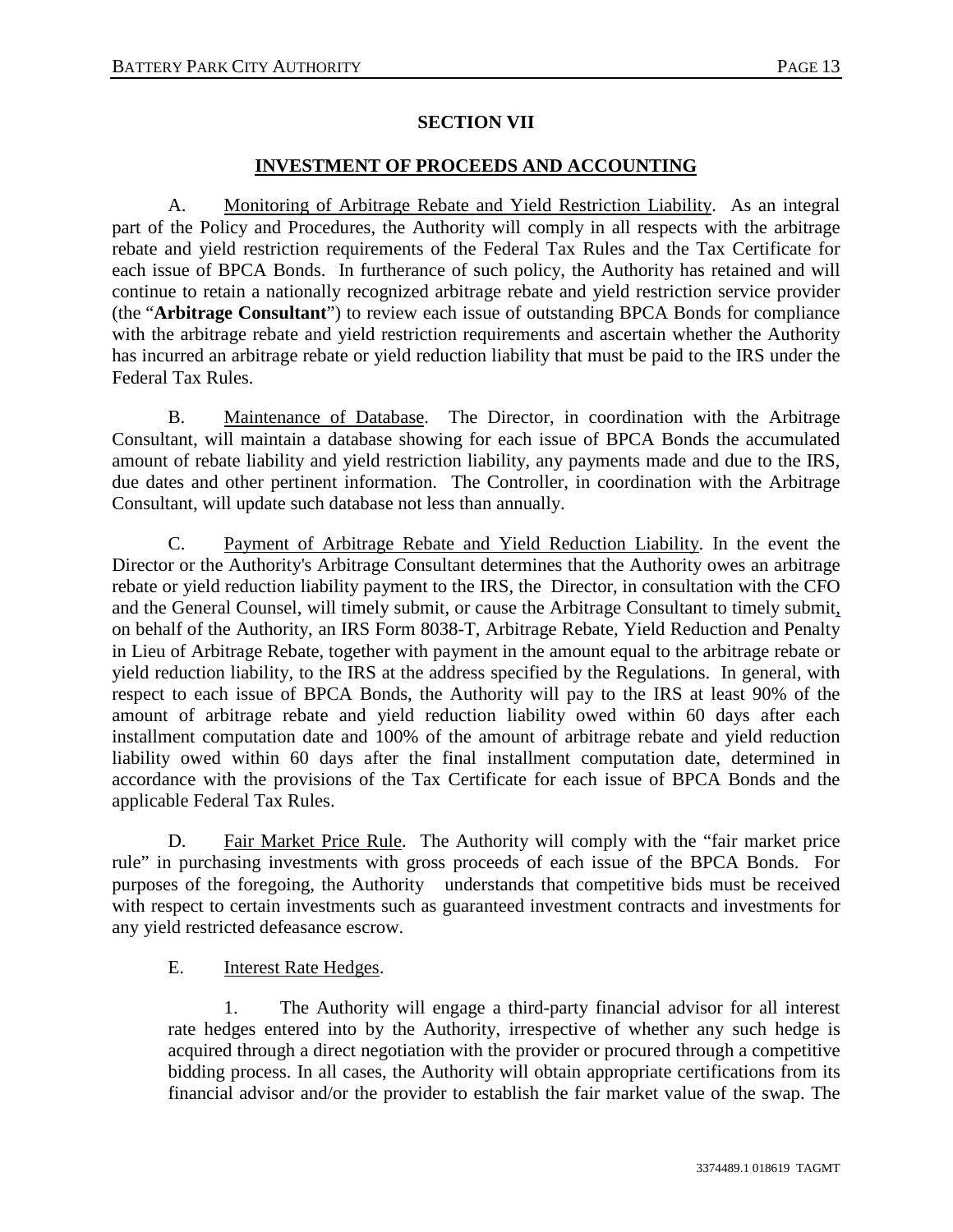Authority will consult with Bond Counsel with respect to all interest rate hedging transactions related to an outstanding or prospective issue of Tax-Advantaged Obligations prior to the date on which the interest rate hedging transaction is either entered into or modified.

2. In October 2003, in connection with the issuance of the Series 2003C Bonds, the Authority entered into interest rate exchange agreements (the "**2003 Swaps**"), which consisted of six interest-rate exchange agreements with three counterparties, with an original aggregate notional amount of \$400 million. The Authority executed the 2003 Swaps for the purpose of hedging its variable debt risks. As described in **EXHIBIT D**, the Tax-Exempt Series 2013 Bonds, among other things, refunded the Series 2003C Bonds. In connection with such refunding for Federal income tax purposes, the 2003 Swaps were deemed terminated and the deemed termination payments are taken into account as additional payments on the Tax-Exempt Series 2013 Bonds in accordance with the Federal Tax Rules.

3. In August 2019, in connection with the issuance of the 2019DE Bonds, the Authority amended the 2003 Swaps (the "**2019 Swaps**"), which consisted of six interestrate exchange agreements with three counterparties, with an original aggregate notional amount of \$342,125,000. The Authority executed the 2019 Swaps for the purpose of hedging its variable debt risks and integrated the 2019 Swaps with the 2019DE Bonds.

F. Accounting.

1. *General*. Except as otherwise described in the Tax Certificate for each issue of BPCA Bonds or stated below, it is an integral part of the Policy and Procedures to apply acceptable accounting methods for the allocation of proceeds of each issue of BPCA Bonds to costs of capital projects for which such issue were issued.

2. *Accounting of Expenditures*. With respect to each Bond-Financed Facility, the Director will compile, maintain and update a ledger which will include the below-mentioned information for each issue of outstanding BPCA Bonds.

a) The amount of proceeds of each issue of BPCA Bonds financing or refinancing a Bond-Financed Facility expended on such facility;

b) The amount of unspent proceeds of each issue of BPCA Bonds financing or refinancing a Bond-Financed Facility; and

c) The date on which the Authority expects such unspent proceeds to be fully expended.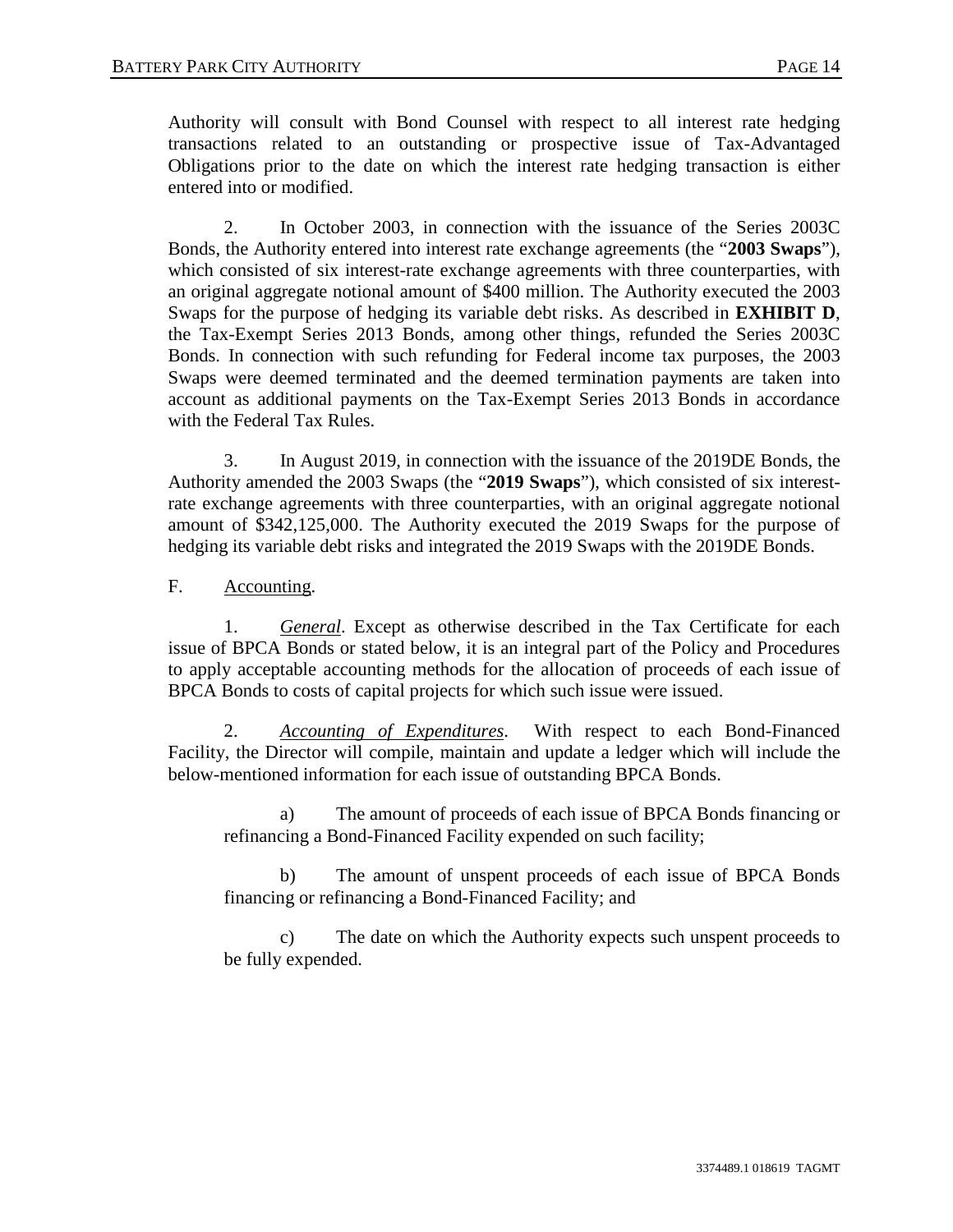# **SECTION VIII**

# **RECORD RETENTION**

A. General. The Authority is aware of its ongoing recordkeeping responsibilities associated with all issues of BPCA Bonds to substantiate compliance with the Federal Tax Rules, which responsibilities may differ from those prescribed by state or local law applicable to the Authority. The Tax Certificate for each issue of BPCA Bonds shall provide a description of the records to be maintained by or on behalf of the Authority and the period of time such records must be maintained. In addition, the Authority is familiar with the IRS's Frequently Asked Questions related to the recordkeeping requirements for Tax-Advantaged Obligations. See **EXHIBIT B**.

B. Means of Maintaining Records. The Controller and the Director may maintain all records required to be held as described in this Section in paper and/or electronic (*e.g.*, CD, disks, tapes) form. As part of the Policy and Procedures, the Authority will maintain as much of its records electronically as is feasible.

C. Transcript and Use of Debt Proceeds. The Controller and the Director shall maintain, or cause to be maintained, all records relating to each issue of BPCA Bonds until the later of the date specified in the Tax Certificate for such issue of BPCA Bonds or which is three years after the date the last outstanding obligation of such issue of BPCA Bonds has been retired. The records that must be retained with respect to each issue of BPCA Bonds include, but are not limited to:

1. basic records and documents, including the transcript, which shall include, among other records, the Tax Certificate, IRS Form 8038-G, IRS Form 8038, IRS Form 8038-TC, IRS Forms 8038-CP and the respective IRS Notices CP152, escrow deposit agreements and verification reports, if applicable, and authorizing resolution(s), ordinance(s) or any other documentation authorizing the issuance of BPCA Bonds for the purpose of financing or refinancing the Bond-Financed Facilities;

2. documentation evidencing the expenditure of proceeds of BPCA Bonds, including, construction contracts, requisitions, checks, invoices, *etc*;

documentation evidencing the use of the Bond-Financed Facilities, including copies of all arrangements described in Paragraph I of Section V;

4. documentation evidencing the costs of the Bond-Financed Facilities reimbursed from proceeds of each issue of BPCA Bonds;

5. documentation evidencing all sources of payment or security; and

6. documentation pertaining to any investment of proceeds of BPCA Bonds (including the purchase and sale of securities, SLGS subscriptions, yield calculations for each class of investments, actual investment income received from the investment of proceeds, guaranteed investment contracts, and rebate calculations).

D. Bond and Related Payment Records. The Controller shall maintain detailed records evidencing payments of debt service on and redemption price of each issue of BPCA Bonds, qualified guarantee fees and swap payments and receipts.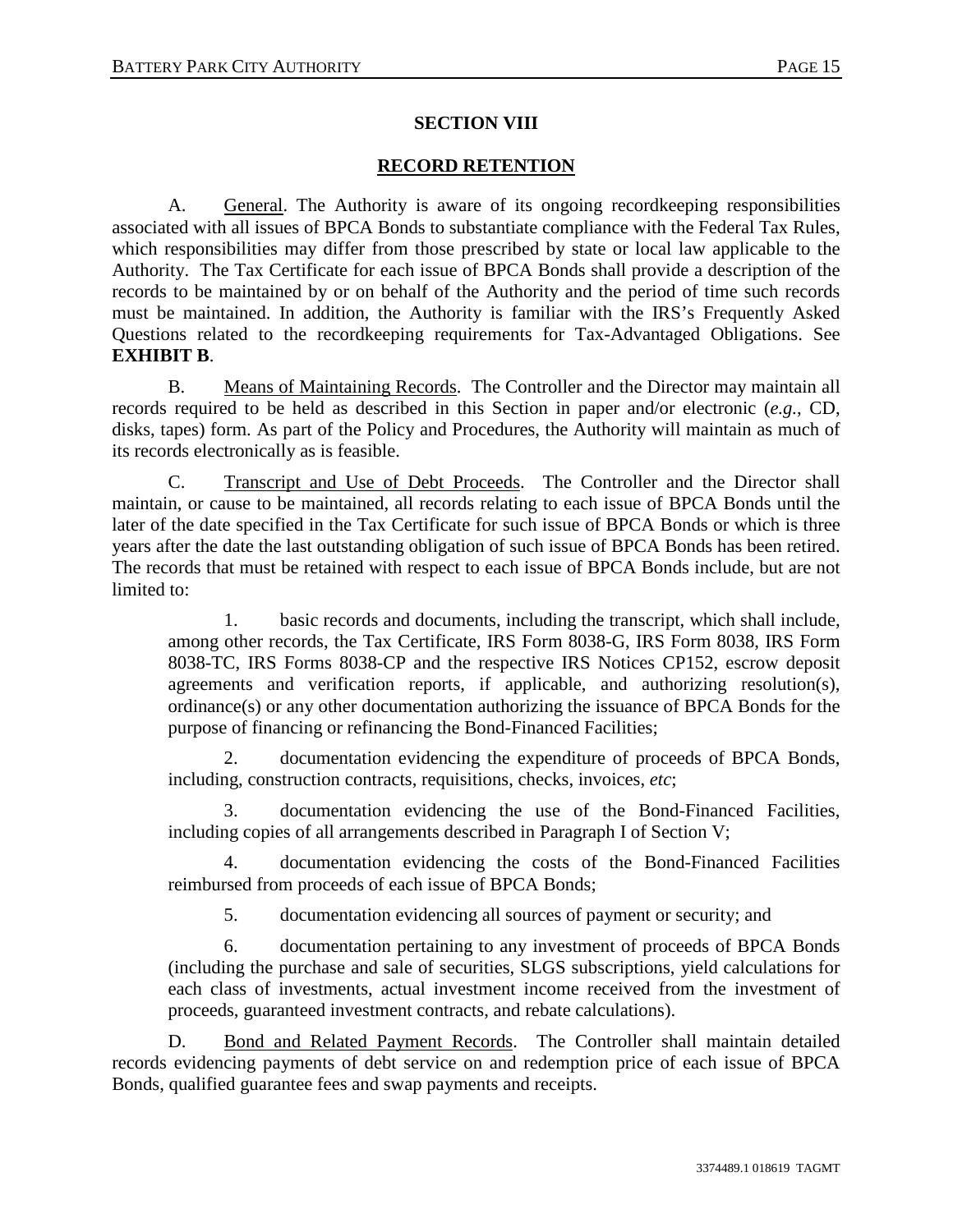E. Investment Records. The Controller shall maintain detailed records with respect to every investment acquired with proceeds of each issue of BPCA Bonds, including: (1) the purchase date, (2) the purchase price, (3) information establishing fair market value on the date such investment became allocated to gross proceeds of the debt, (4) any accrued interest paid, (5) the face amount, (6) the coupon rate, (7) periodicity of interest payments, (8) the disposition price, (9) any accrued interest received, (10) the disposition date, and (11) the broker's fees paid (if any) or other administrative costs with respect to each such investment. The Controller shall maintain all such records until the date three years after the last outstanding obligation of the issue to which such records and investments relate has been retired.

F. Arbitrage Rebate and Yield Reduction Payment Records. The Director shall maintain all records of arbitrage rebate and yield reduction liability calculations performed by the Arbitrage Consultant (irrespective of whether the Authority owed any amount to the IRS), and records relating to any arbitrage rebate or yield reduction liability payments made to the IRS, including the calculations performed by the Arbitrage Consultant substantiating each such payment, together with the IRS Form 8038-T, Arbitrage Rebate, Yield Reduction and Penalty in Lieu of Arbitrage Rebate, that accompanied such payment, and a canceled check, evidencing such payment, until the date three years after the last outstanding obligation of the issue to which such records and rebate payment relate has been retired.

G. Overpayment of Arbitrage Rebate Records. In the event the Authority has overpaid to the United States an arbitrage rebate or yield reduction payment liability, the Director shall maintain all records of such arbitrage rebate or yield reduction payments, including calculations performed by the Arbitrage Consultant, together with the IRS Form 8038- R, Request for Recovery of Overpayments Under Arbitrage Rebate Provisions, that accompanied the request for a recovery of such overpayment until the date three years after the last outstanding obligation of the issue to which such records and rebate overpayments relate has been retired.

H. Other Records. In addition to the records described above, the General Counsel, in coordination with the Director, will maintain the following records, to the extent applicable to a particular issue of BPCA Bonds, until the date three years after the last outstanding obligation of the issue to which such records relate has been retired: (1) minutes and resolutions authorizing the issuance of, or the reimbursement of expenditures using proceeds of, such issue, (2) appraisals, demand surveys and feasibility studies related to the Bond-Financed Facilities, (3) documentation relating to any third-party funding for the Bond-Financed Facilities (including government grants) and (4) records of any IRS audit(s), compliance check(s), questionnaire(s) or any other IRS inquiry related to BPCA Bonds.

I. Applicability of Recordkeeping Requirement in the Event of a Refunding. In the event the Authority issues Tax-Advantaged Obligations to refund prior BPCA Bonds, the General Counsel, the Controller or the Director, as applicable, shall maintain all of the records described in this Section with respect to the refunded BPCA Bonds until the date that is three years after the last outstanding obligation of such refunding Tax-Advantaged Obligations has been retired.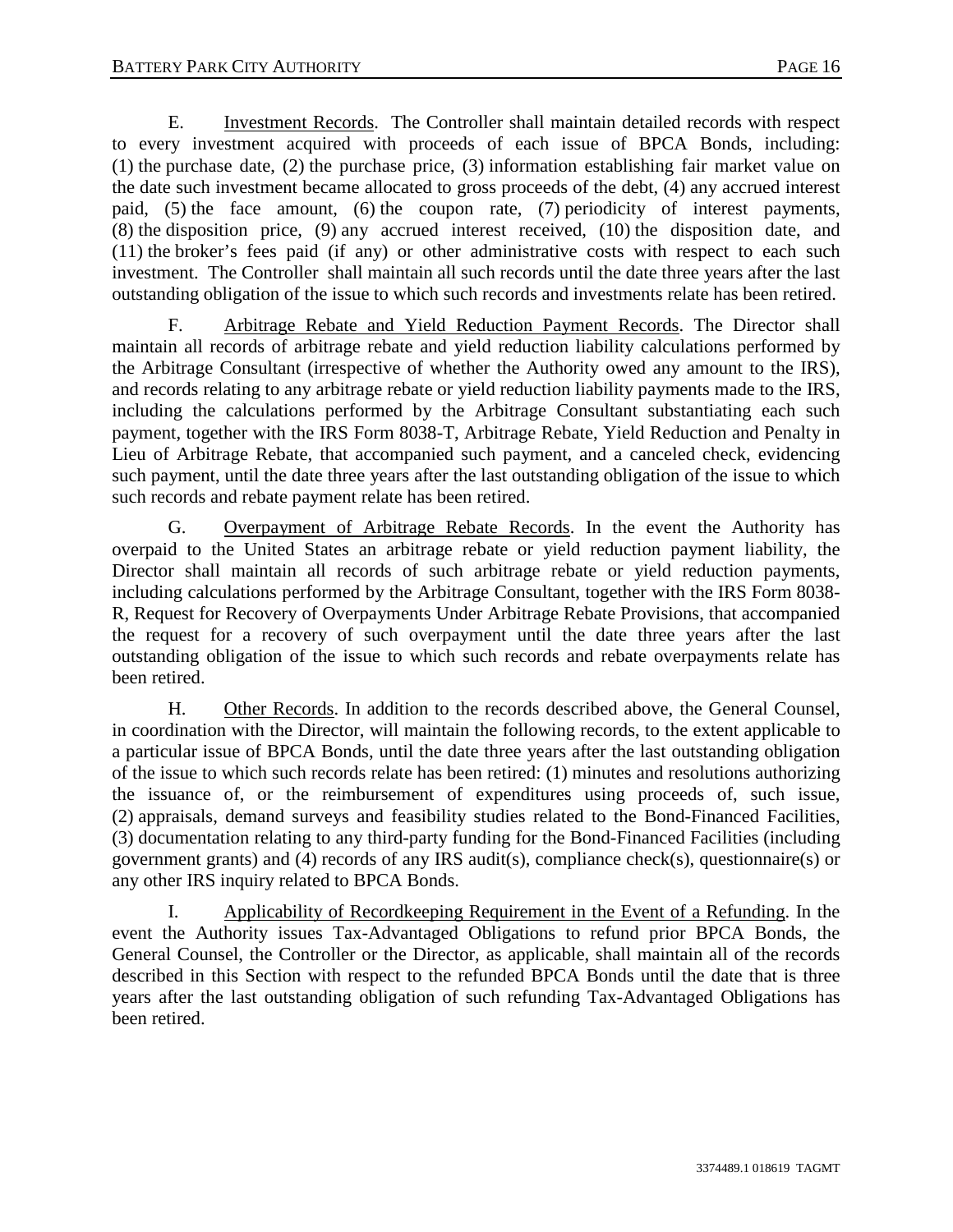# **SECTION IX**

# **IRS INTERACTIONS**

A. The General Counsel will promptly notify the CFO, the Controller, the Director and Bond Counsel upon receiving notification of an audit, an IDR or other similar document from the IRS with respect to any issue of BPCA Bonds and will coordinate with Bond Counsel in developing an effective plan for responding to the IRS.

B. The General Counsel is aware that, when the Authority is unable to self-correct certain violations of the Federal Tax Rules under the remedial action rules described in Section VI, the Authority may, pursuant to IRS Notice 2008-31 and Internal Revenue Manual 7.2.3.1, submit a request for a voluntary closing agreement with the IRS to correct such failures to comply with the Federal Tax Rules applicable to any issue of BPCA Bonds. See **EXHIBIT C**.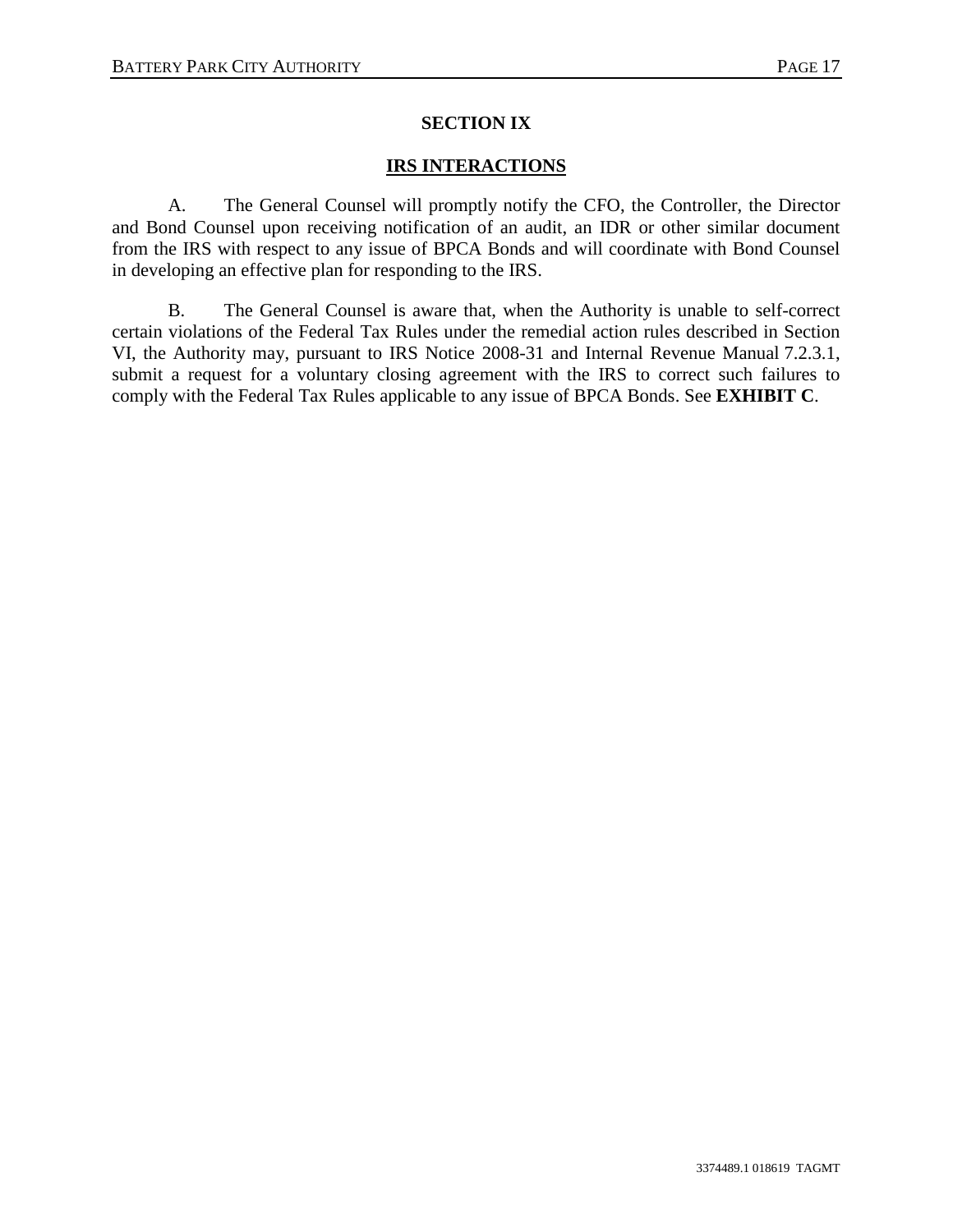# **SECTION X**

# **CONTINUING EDUCATION**

A. As an integral part of the Policy and Procedures, the Authority will ensure that its officers and employees involved in tax compliance are sufficiently informed and understand the basic requirements of the Federal Tax Rules applicable to the BPCA Bonds. The Authority will continue to consult regularly with Bond Counsel regarding the Federal Tax Rules applicable to its outstanding BPCA Bonds and changes to such Federal Tax Rules, and the Authority will regularly update the Policy and Procedures to reflect any such changes. In addition, the Authority will consult regularly with the Arbitrage Consultant to refine and improve its arbitrage rebate and yield restriction compliance efforts and update the Policy and Procedures accordingly.

B. The Authority will arrange at least once biannually to conduct classes and training sessions for its employees involved in tax compliance and may enlist the Arbitrage Consultant and Bond Counsel in providing such continuing education.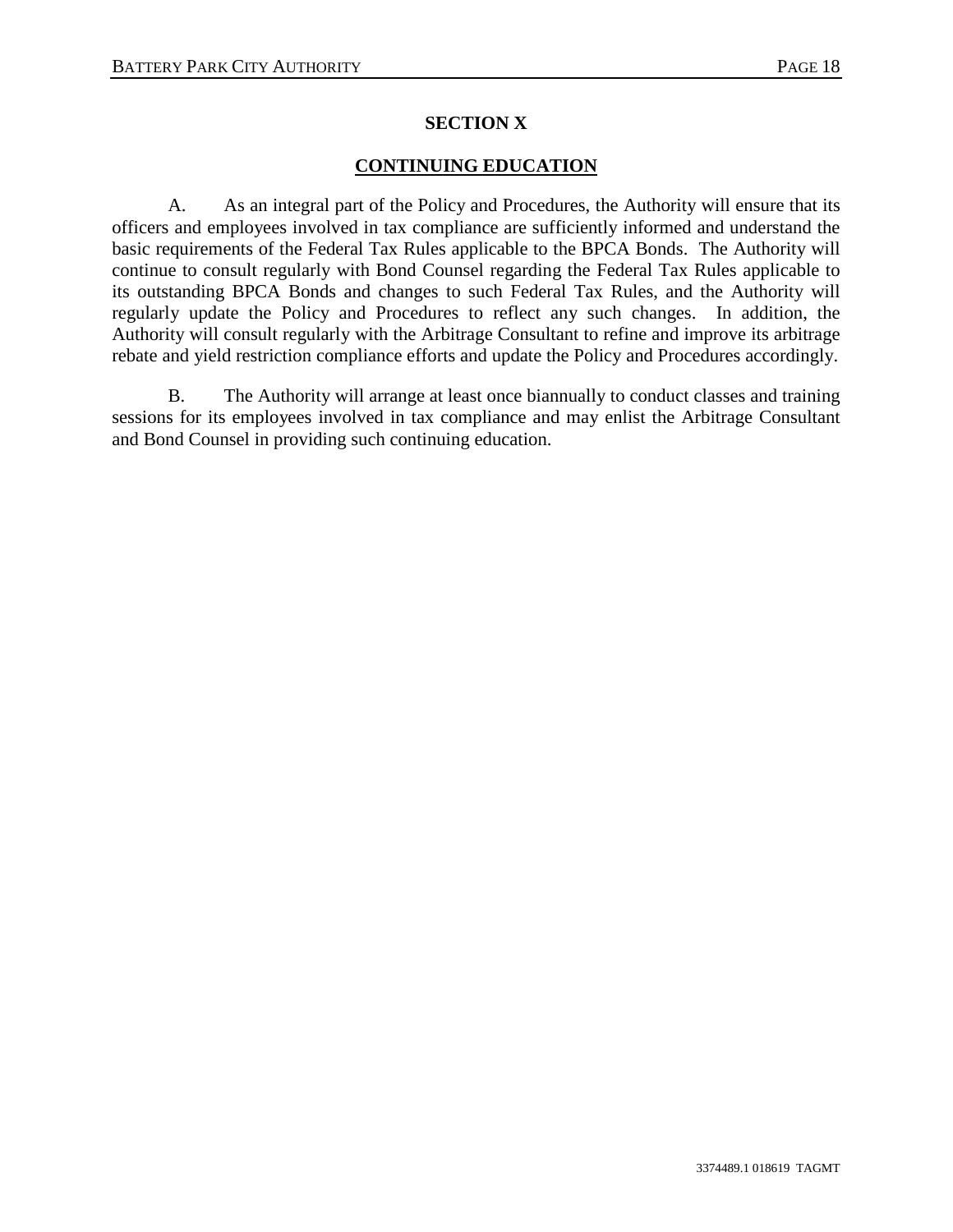# **SECTION XI**

# **PERIODIC COMPLIANCE REVIEWS**

The Policy and Procedures shall be subject to periodic compliance reviews by the Authority's Internal Controls Officer.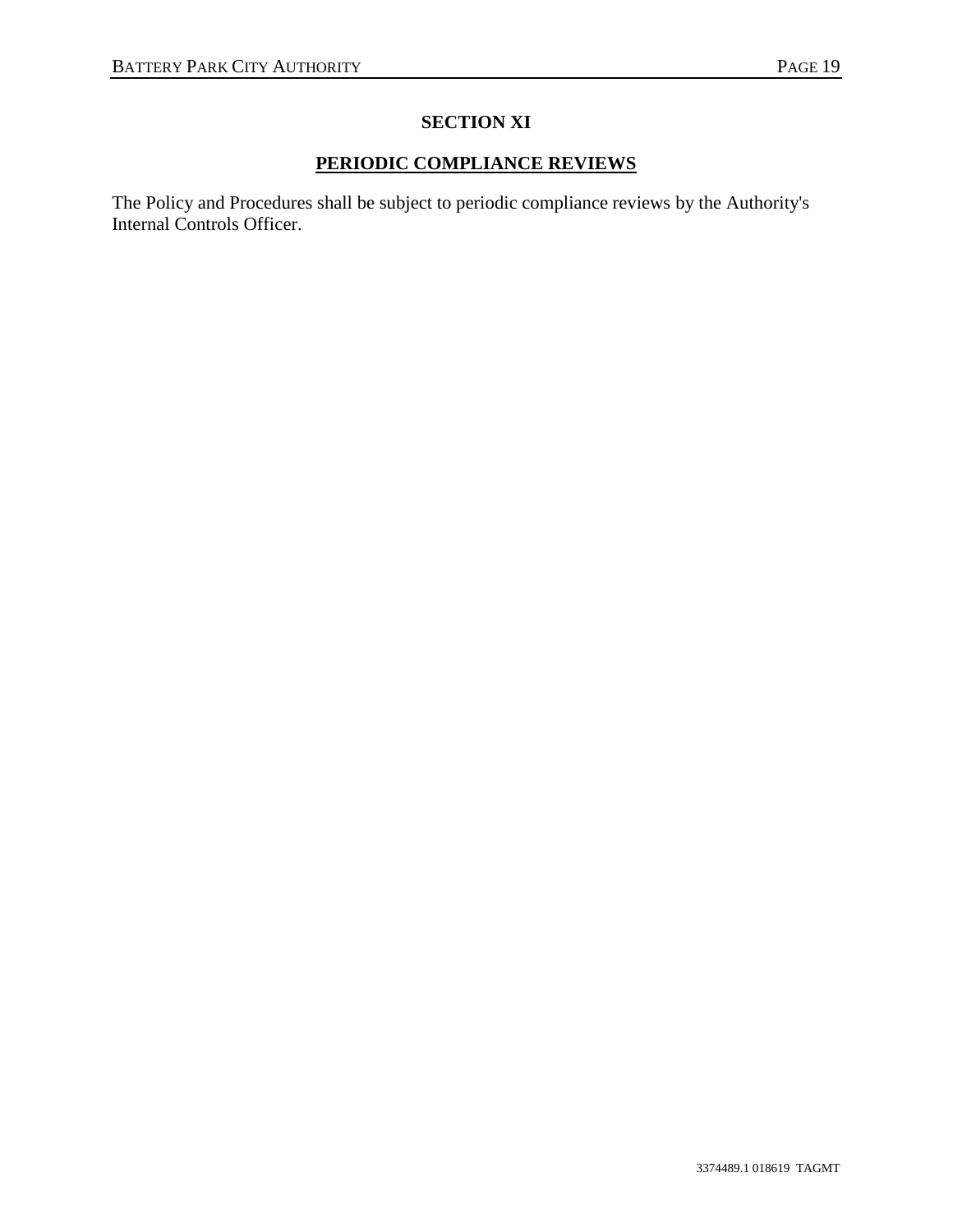# **SIGNATURE PAGE**

| <b>Title</b>            | <b>Name</b>         | <b>Signature</b> | <b>Effective Date</b> |
|-------------------------|---------------------|------------------|-----------------------|
| Chief Financial Officer | Pamela M. Frederick |                  |                       |
| Deputy General Counsel  | Susie Kim           |                  |                       |
| Controller              | Karl Koenig         |                  |                       |
| Director of Financial   | Jason Rachnowitz    |                  |                       |
| Reporting               |                     |                  |                       |
|                         |                     |                  |                       |
|                         |                     |                  |                       |
|                         |                     |                  |                       |
|                         |                     |                  |                       |
|                         |                     |                  |                       |
|                         |                     |                  |                       |
|                         |                     |                  |                       |
|                         |                     |                  |                       |
|                         |                     |                  |                       |
|                         |                     |                  |                       |
|                         |                     |                  |                       |
|                         |                     |                  |                       |
|                         |                     |                  |                       |
|                         |                     |                  |                       |
|                         |                     |                  |                       |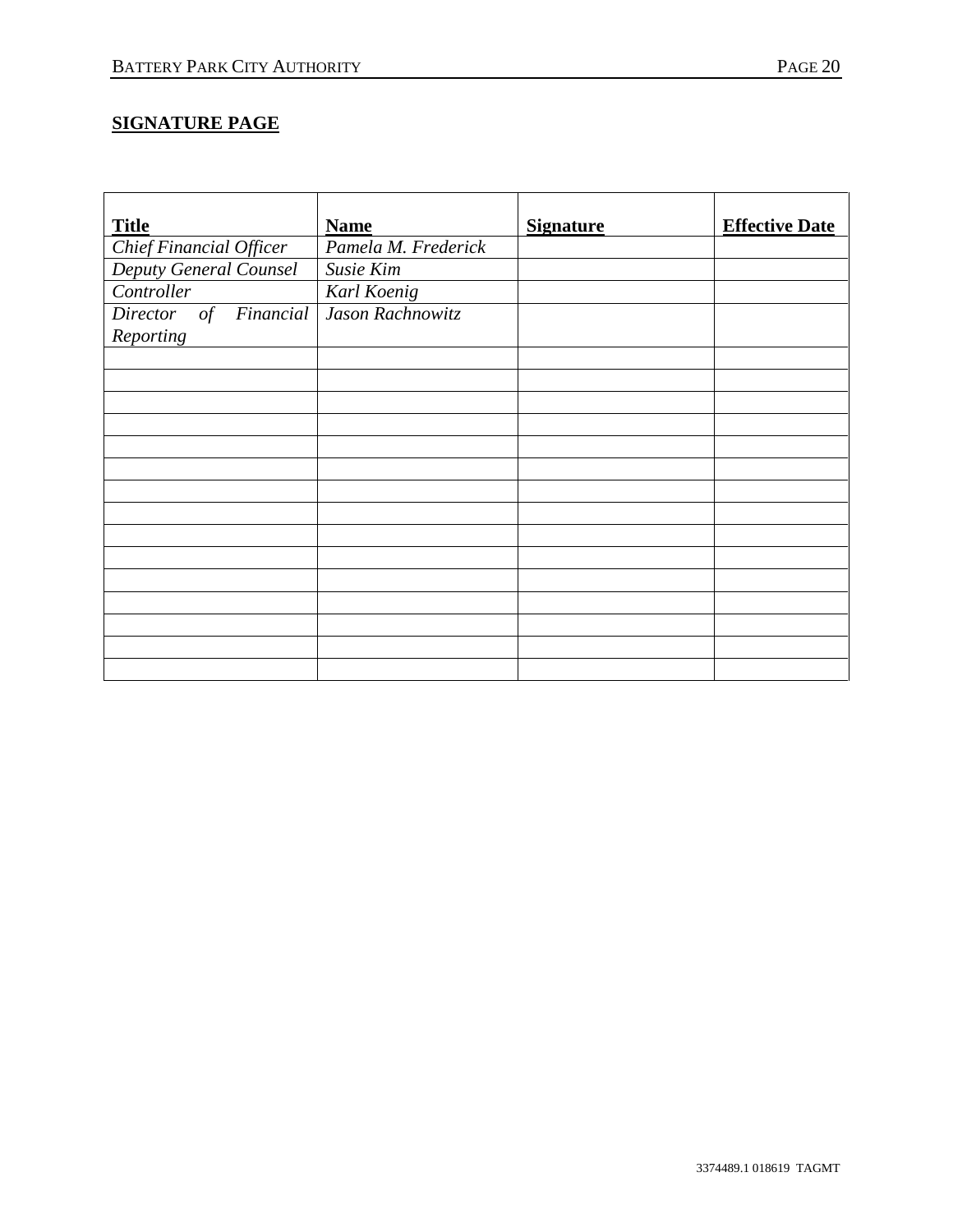#### **EXHIBIT A**

#### **SAFE-HARBOR MANAGEMENT CONTRACT GUIDELINES - Revenue Procedure 2017-13**

#### **General Rule**.

A contract between a state or local governmental unit (a "**Qualified User**") and a manager or operator which is not a state or local government unit (a "**Provider**") for the management of, or services rendered at, or incentive payment in respect of, a tax-exempt bond-financed facility (the "**Managed Property**") that meets the safe-harbor guidelines of Rev. Proc. 2017-13 as summarized below, is treated as not creating any private business use under Section 141(b) of the Internal Revenue Code (the "**Code**"). In addition, if the guidelines are met, the burden to prove that the contract creates impermissible private activity would shift to the Internal Revenue Service ("**IRS**") in a tax court proceeding. All contracts must be reviewed on a case-by-case basis.

Under Rev. Proc. 2017-13, a contract under which the only compensation consists of reimbursements of actual and direct expenses paid by the Provider to "Unrelated Parties" and reasonable related administrative overhead expenses of the Provider does not create private business use. "Unrelated Parties" are persons other than either: (1) a related party (as defined in § 1.150-1(b) of the federal income tax regulations) to the Provider; or (2) a Provider's employee.

General Financial Requirements.

1. *Reasonable Compensation*. The compensation, including any payments to reimburse actual and direct expenses paid by the Provider and related administrative expenses of the Provider, must be reasonable.

2. *No net profits arrangements*. The compensation paid to the Provider must not include a share of net profits from the operation of the Managed Property.

- Compensation to the Provider will not be treated as including a share of net profits if no element of the compensation takes into account, or is contingent upon, either the Managed Property's net profits or both the Managed Property's revenues and expenses for any fiscal period (other than any reimbursements of direct and actual expense paid by the Provider to Unrelated Parties).
- For this purpose, the elements of the compensation are the eligibility for, the amount of, and the timing of the payment of the compensation.
- Incentive compensation will not be treated as providing a share of net profits if the eligibility for the incentive compensation is determined by the Provider's performance in meeting one or more standards that measure quality of services, performance, or productivity, and the amount and the timing of the payment of the compensation is not based on or contingent on the net profits of the Managed Property.

3. *No Bearing of Net Losses*. The contract must not, in substance, impose upon the Provider the burden of bearing any share of net losses from the operation of the Managed Property.

- An arrangement will not be treated as requiring the Provider to bear a share of net losses if:
	- the determination of the amount of the Provider's compensation and the amount of any expenses to be paid by the Provider (and not reimbursed), separately and collectively, do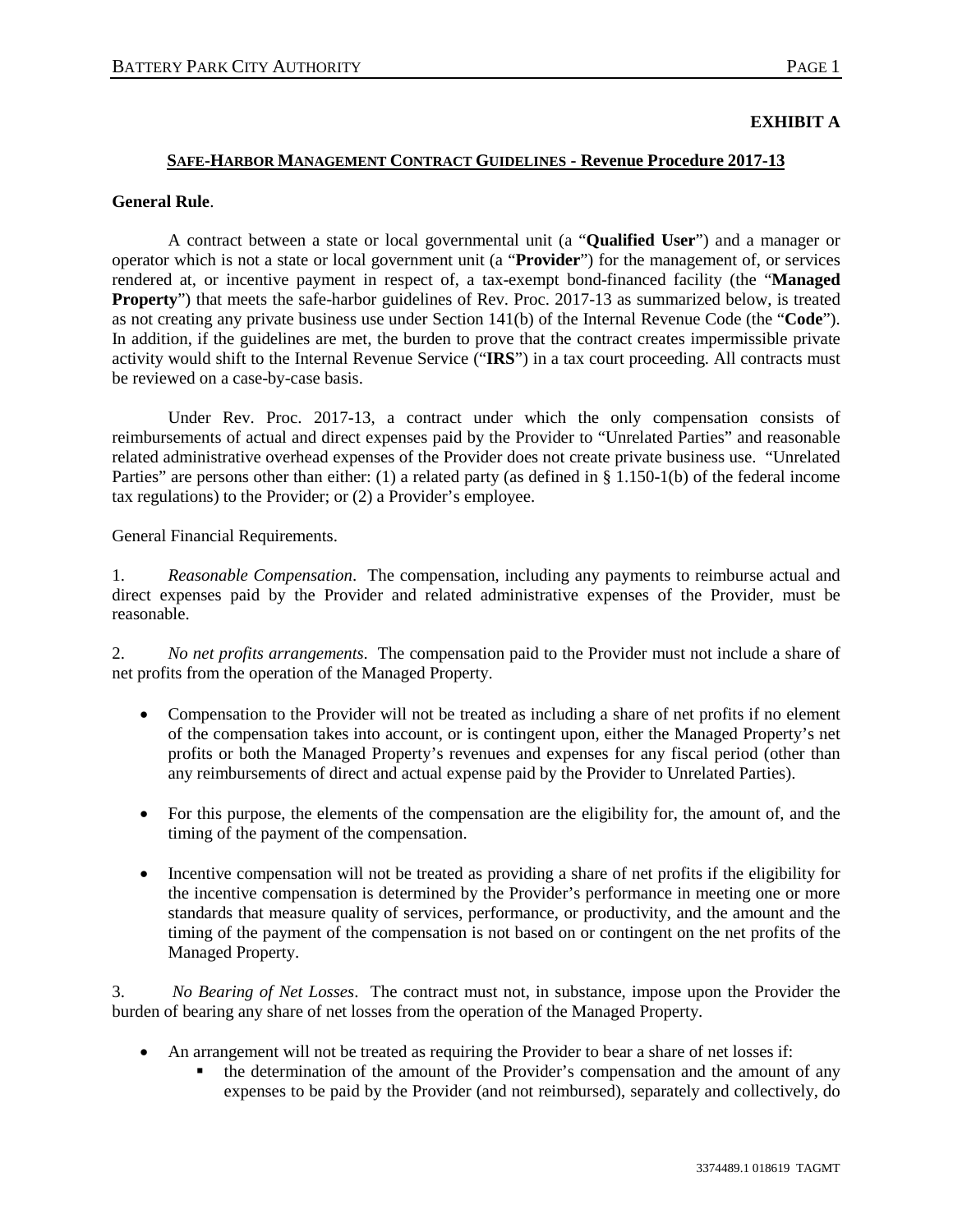not take into account either the Managed Property's net losses or both the Managed Property's revenues and expenses for any fiscal period; and

- the timing of the payment of compensation is not contingent upon the Managed Property's net losses.
- The reduction of a Provider's compensation by a stated dollar amount (or one of multiple stated dollar amounts) for failure to keep the Managed Property's expenses below a specified target (or one of multiple specified targets) will not be treated as bearing a share of net losses as a result of this reduction.

4. *Permissible Certain Types of Compensation*. Compensation in the form of capitation fees, periodic fixed fees and per-unit fees is not treated as providing a share or net profits or requiring the Provider to bear a share or net losses regardless of whether the Service Provider pays expenses with respect to the Managed Property.

- *Capitation Fee* is a fixed periodic amount for each person for whom the Provider or the Qualified User assumes the responsibility to provide all needed services for a specified period so long as the quantity and type of services actually provided to such persons varies substantially. A capitation fee may include a variable component of up to 20 percent of the total capitation fee designed to protect the Provider against risk such as risk of catastrophic loss.
- *Periodic Fixed Fee* is a stated dollar amount for services rendered for a specified period of time. The stated dollar amount may automatically increase according to a specified objective external standard (*e.g*., Consumer Price Index and similar external indices) that is not linked to the output or efficiency of the Managed Property.
- *Per-Unit Fee* is a fee based on a unit of services provided specified in contract or otherwise specially determined by an independent third party. The stated dollar amount may automatically increase according to a specified objective external (*e.g*., Consumer Price Index and similar external indices) standard that is not linked to the output or efficiency of the Managed Property.

5. *Timing of Payment of Compensation*. Deferral due to insufficient net cash flows will not cause the deferred compensation in the form of a capitation fee, periodic fixed fee or per-unit fee to be treated as contingent upon net profits or net losses if the contract includes the following requirements:

- The compensation is payable at least annually;
- The Qualified User is subject to reasonable consequences for late payment, such as reasonable interest charges or late payment fees; and
- The Qualified User will pay the deferred compensation (including interest and late payment fees) no later than the end of five years after the original due date of the payment.

# **Control by the Qualified User**.

The Qualified User must exercise a significant degree of control over the use of the Managed Property.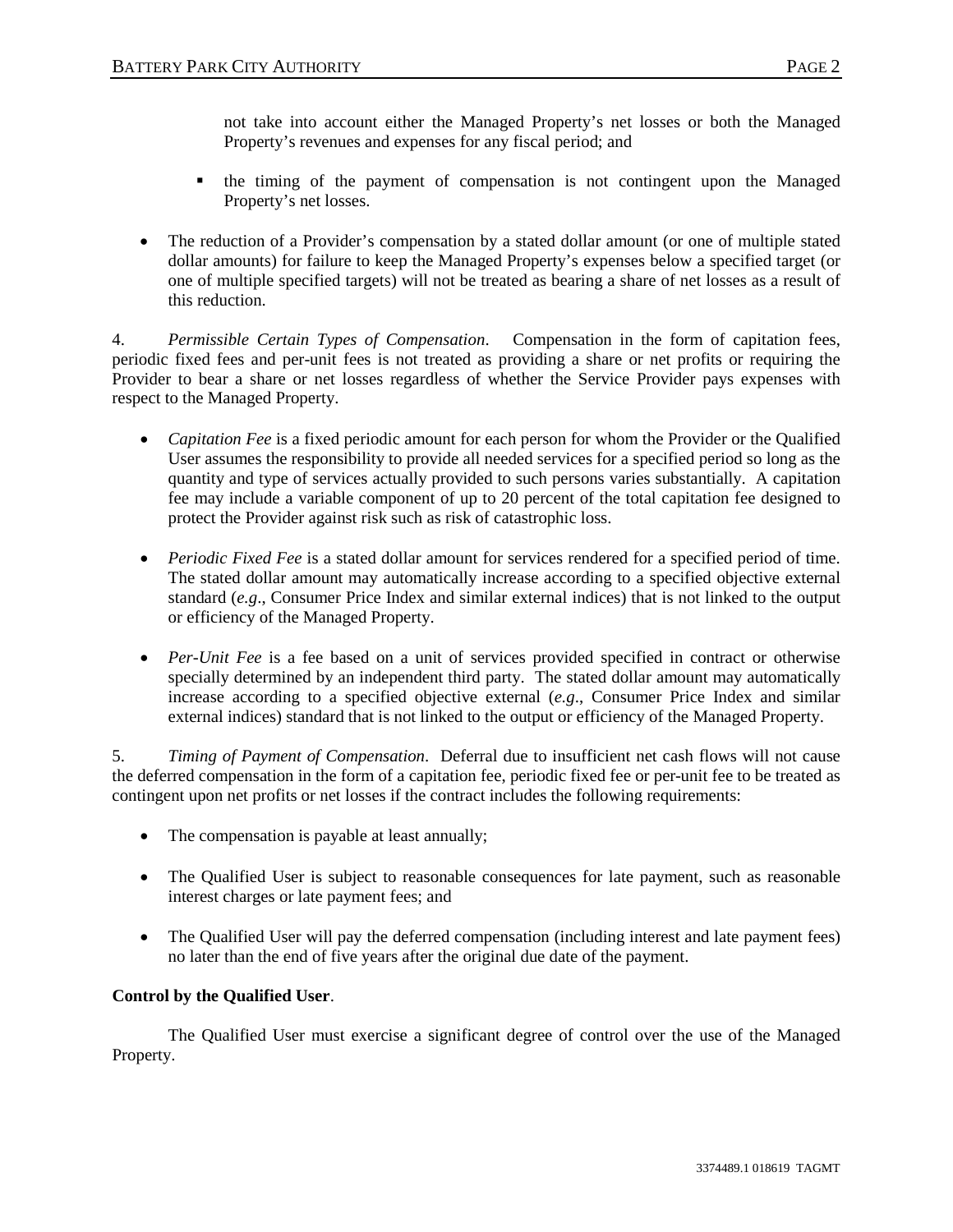- Generally, property that is leased, licensed or generally under the management or control of a Provider is treated as used in a private business use.
- This control requirement is met if the contract requires the Qualified User to approve the annual budget of the Managed Property, capital expenditures with respect to the Managed Property, each disposition of property that is part of the Managed Property, rates charged for the use of the Managed Property, and the general nature and type of use of the Managed Property (for example, the type of services).
- For this purpose, for example, a Qualified User may also show approval of capital expenditures for a Managed Property by approving an annual budget for capital expenditures described by functional purpose and specific maximum amounts; and a Qualified User may show approval of dispositions of property that is part of the Managed Property in a similar manner.
- Further, a Qualified User may show approval of rates charged for use of the Managed Property by either expressly approving such rates or approving a reasonable general methodology for setting such rates, or by including in the contract a requirement that the Provider charge rates that are reasonable and customary as specifically determined by an independent third party.

# **Permitted Terms**.

The term of the contract, including all renewal options that may be exercised by the Provider, may not be greater than the lesser of 30 years or 80 percent of the weighted average reasonably expected economic life of the Managed Property.

- For this purpose, economic life is determined as of the beginning of the term of the contract, and a contract that is materially modified is retested as a new contract as of the date of the material modification.
- Any material modifications to a service contract will cause the term of the contract to be reviewed for purposes of Rev. Proc. 2017-13.
- If more than 25 percent of the proceeds of any bond issue is used to acquire land, then land is taken into account in the calculation and treated as having a 30-year life.

#### **No Circumstances Substantially Limiting Exercise of Rights**.

There must not be any role or relationship between the Qualified User and the Provider that would substantially limit the Qualified User's ability to exercise its rights under the contract, including cancellation rights (the "**Unrelated Person Requirement**").

- This requirement is considered satisfied if:
	- not more than 20% of the voting power of the governing board of the Qualified User in the aggregate is vested in the directors, officers, partners, members and employees of the Provider,
	- neither the chief executive officer or the chairperson (or equivalent executive) of the Provider is a member of the governing board of the Qualified User, and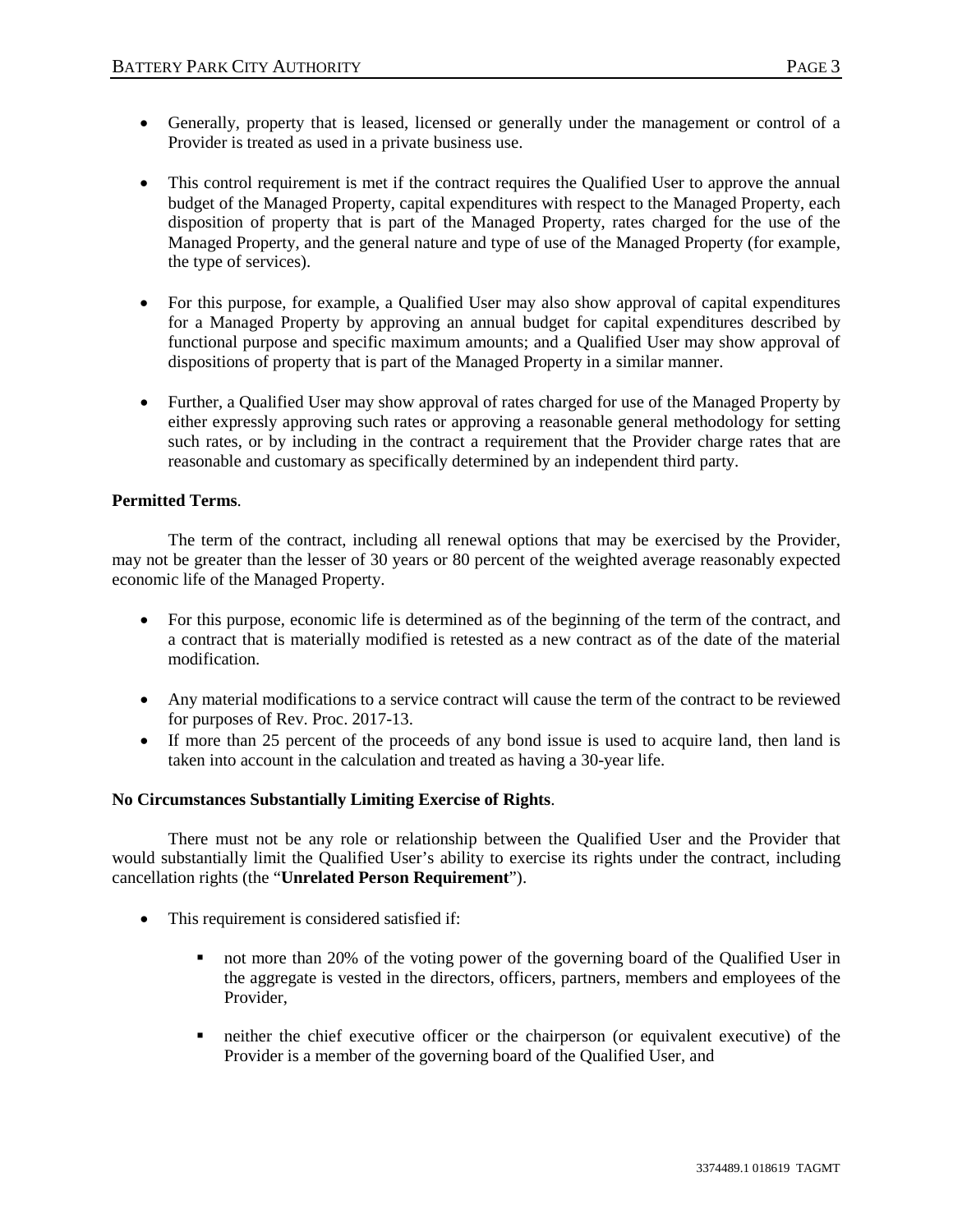- the chief executive officer of the Provider (or any person with equivalent management responsibilities) is not the chief executive officer of the Qualified User or any entity that is part of the same "controlled group" as the Qualified User.
- For these purposes, an entity is part of the same "controlled group" as the Qualified User if one entity has either (i) the right or power both to approve and remove, without cause, a controlling portion of the governing board of the other entity, or (ii) the right or power to require the use of funds or assets of the controlled entity for any purpose of the controlling entity.

#### **Risk of Loss of the Managed Property**.

The Qualified User must bear the risk of loss upon damage or destruction of the managed property (for example, upon *force majeure*).

#### **No Inconsistent Tax Position**.

The contract must contain language evidencing the agreement by the Provider to not take any tax position that it is inconsistent with being a service provider to the Qualified User with respect to the Managed Property, *e.g*., the Provider must agree not to claim any depreciation or amortization, investment tax credit, or deduction for any payment as rent with respect to the Managed Property.

#### **Functionally Related and Subordinate Use**.

A Provider's use of the Managed Property that is functionally related and subordinate to performance of its services under a management contract for the Managed Property conforming to the requirements of Rev. Proc. 2017-13 does not result in private business use (for example, use of storage areas to store equipment used to perform activities required under a management contract that meets the requirements of Rev. Proc. 2017-13 does not result in private business use).

#### **Certain Exceptions**.

Certain arrangements generally are not treated as management contracts that are subject to the above rules. These include:

- Contracts for services that are solely incidental to the primary governmental function or functions of a bond-financed facility (*e.g.*, contracts for janitorial, office equipment repair, hospital billing or similar services);
- The mere granting of admitting privileges by a hospital to a doctor, even if those privileges are conditioned on the provision of *de minimis* services, if those privileges are available to all qualified physicians in the area, consistent with the size and nature of its facilities;
- A contract to provide for the operation of a facility or system of facilities that consists predominantly of public utility property (as defined in section 168(i)(10) of the 1986 Code), if the only compensation is the reimbursement of actual and direct expenses of the service provider and reasonable administrative overhead expenses of the service provider; and
- A contract for services, if the only compensation is the reimbursement of the service provider for actual and direct expenses paid by the service provider to unrelated parties. For this purpose, payments to employees of the Provider are not treated as payments to unrelated parties.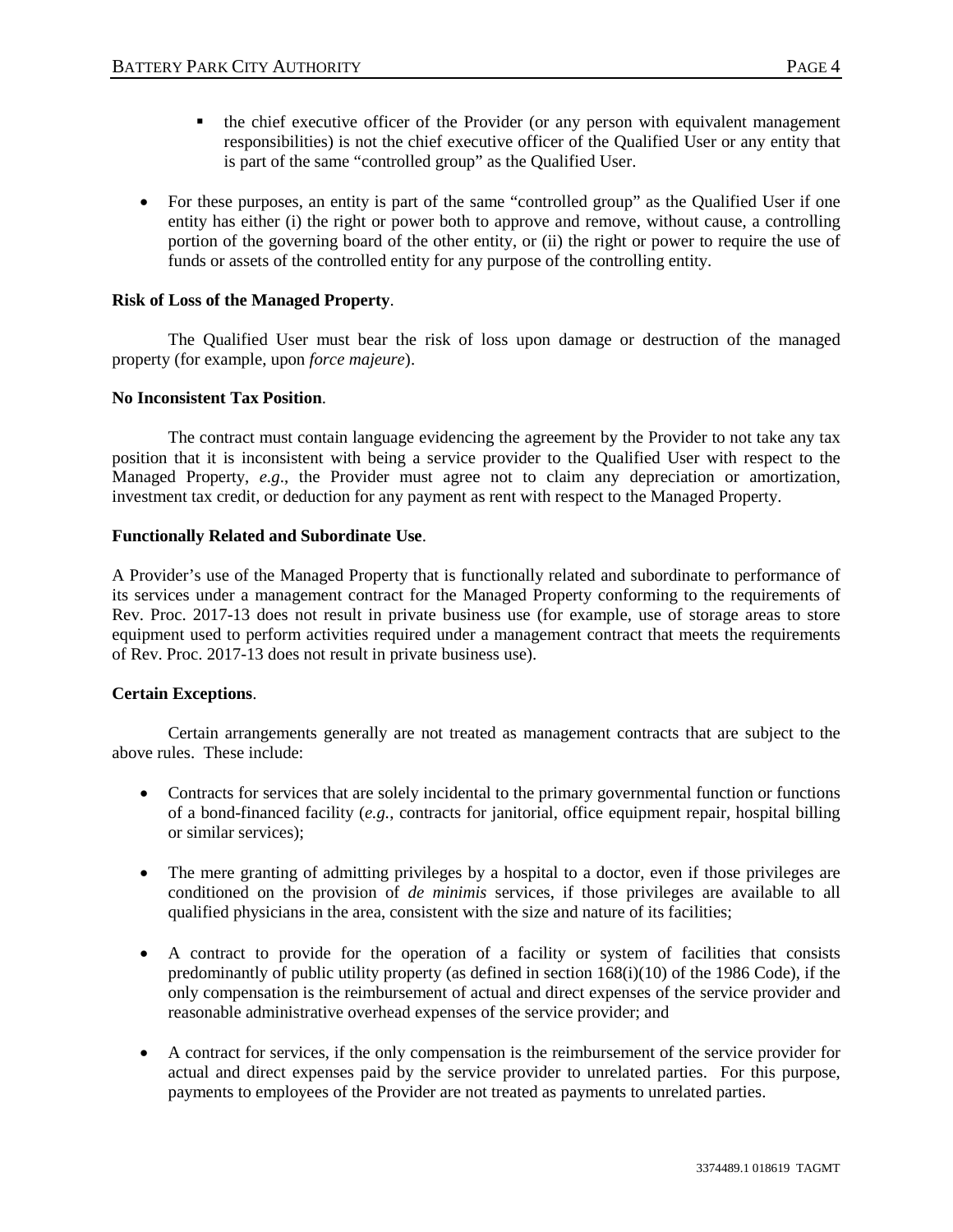#### **Terms to be Included in Each Management Contract**.

Each Management Contract should evidence compliance with each of the requirements set forth above and explicitly include the following:

- Language evidencing control by the Qualified User.
- Language identifying the Managed Property and the parties' estimation of the reasonably expected economic life of the Managed Property at the time the parties enter into the Management Contract.
- Language identifying rates charged for use of the Managed Property or including a reasonable general description of the method used to set the rates, or evidencing that the Provider charges rates that are reasonable and customary as specifically determined by, or negotiated with, an independent third party.
- An explicit provision that all net losses from the Managed Property and the risks of damage, destruction or taking of the Managed Property, other than damage or destruction of the Managed Property resulting from negligence, recklessness or intentional acts of the Provider, are to be borne by the Qualified User.
- Representations of each party that the Unrelated Person Requirement is satisfied.
- Language evidencing the agreement by the Provider to not take any tax position that it is inconsistent with being a service provider to the Qualified User with respect to the Managed Property.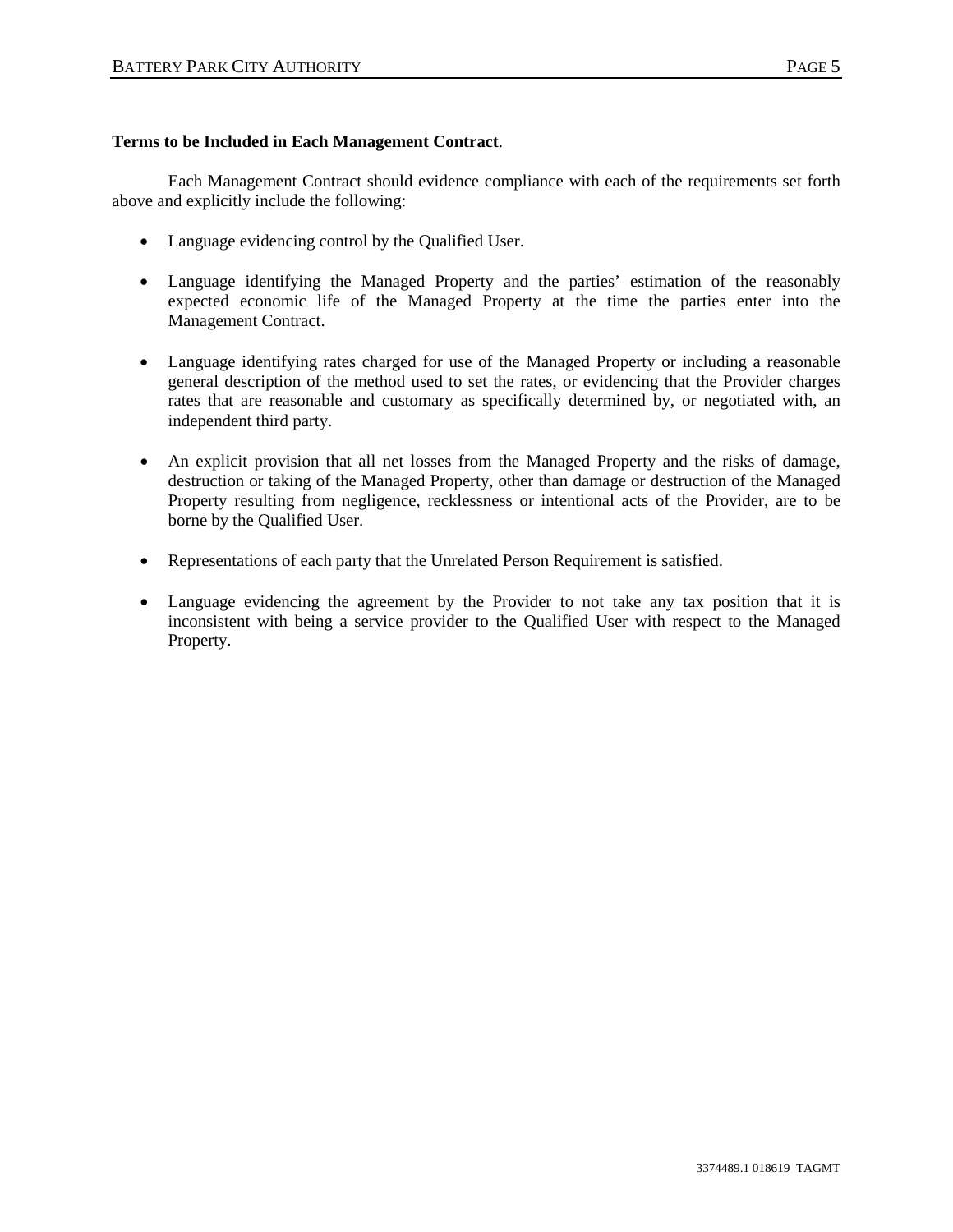# **EXHIBIT B**

# **Internal Revenue Service Recordkeeping Frequently Asked Questions (FAQs)**

**Website: https://www.irs.gov/tax-exempt-bonds/tax-exempt-bond-faqs-regarding-record-retentionrequirements**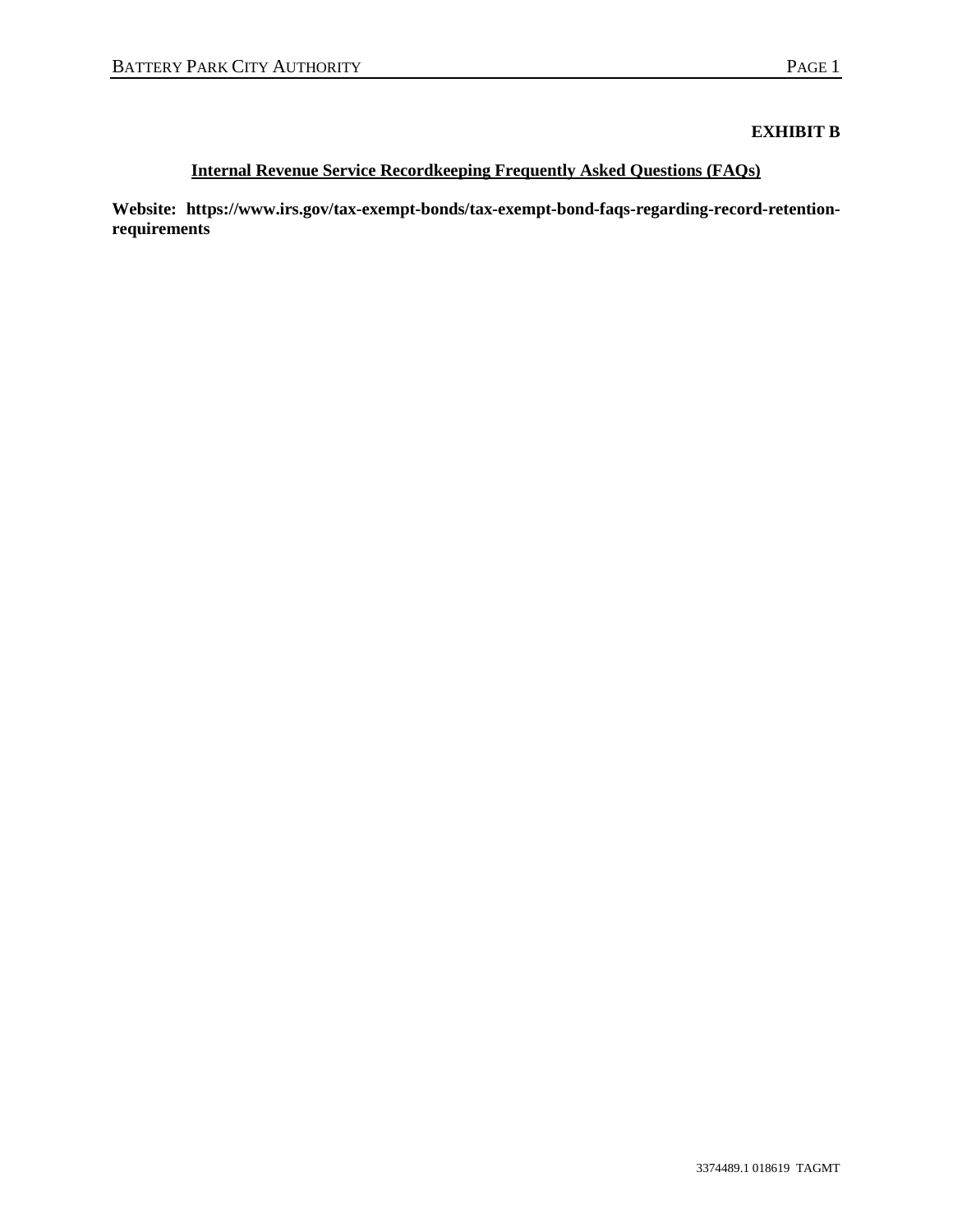# **EXHIBIT C**

## **Internal Revenue Service Notice 2008-31 and IRM 7.2.3.1 Voluntary Closing Agreement Program**

**Website: http://www.irs.gov/pub/irs-drop/n-08-31.pdf**

**and**

## **IRS Publication 5091**

## **Website: <http://www.irs.gov/pub/irs-pdf/p5091.pdf>**

**and** 

## **IRS TEB Phase I Training**

**Website: https://www.irs.gov/pub/irs-tege/TEB\_phase\_1\_training.pdf** 

**and** 

**IRS Arbitrage and Rebate Training**

**Website: https://www.irs.gov/pub/irs-tege/teb1\_lesson5.pdf**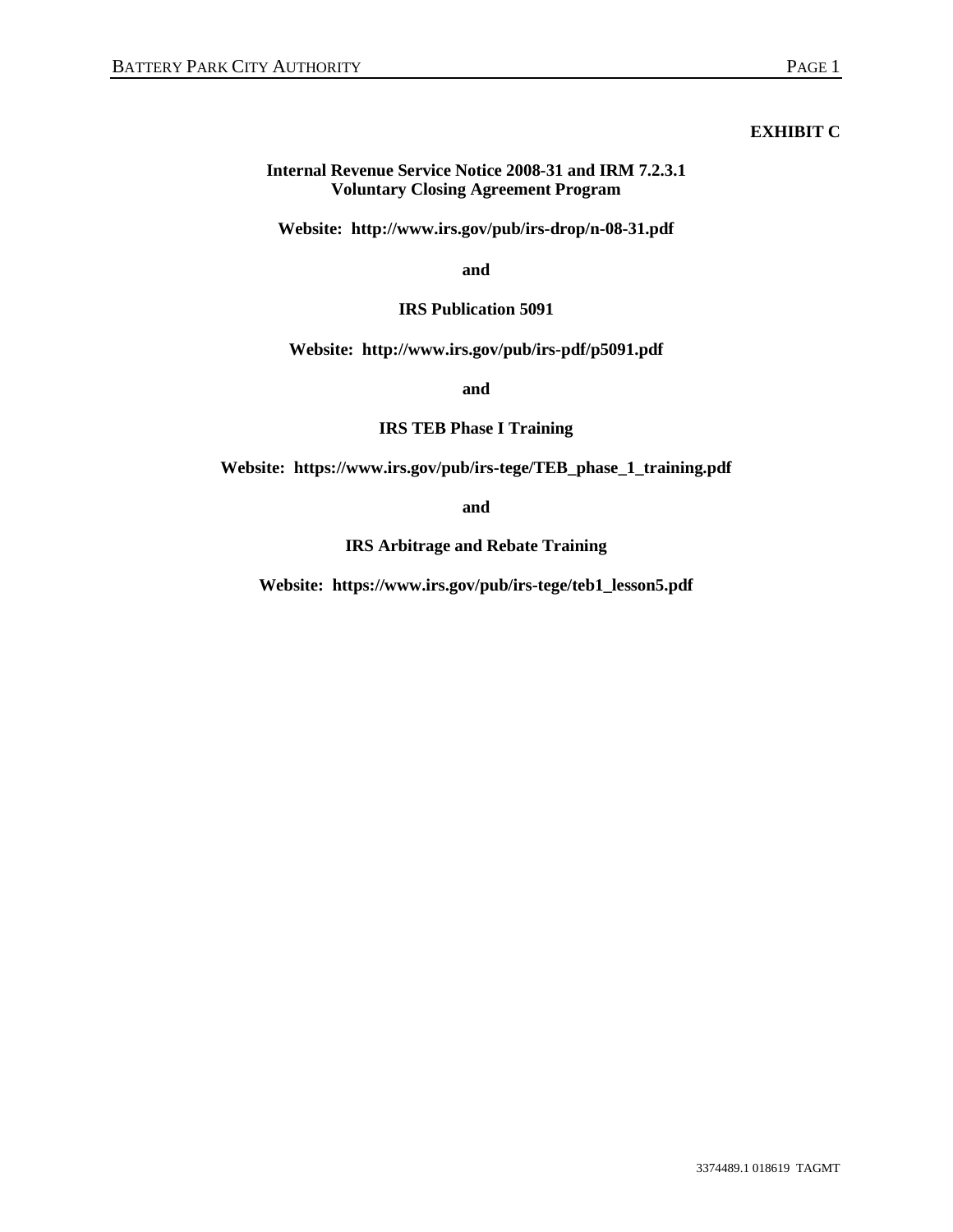# **EXHIBIT D**

#### **Tax-Advantaged Obligations**

A. Series 2019AB Bonds. On August 6, 2019, the Authority issued \$72,765,000 aggregate principal amount of Senior Revenue Bonds, Series 2019A (Sustainability Bonds) (the "**Series 2019A Bonds**") and \$146,510,000 aggregate principal amount of Senior Revenue Bonds, Series 2019B (the "**Series 2019B Bonds,**" and together with the Series 2019A Bonds, the **"Series 2019AB Bonds**"). A portion of the Series 2019A Bonds were issued to finance the costs of certain sustainability infrastructure and other sustainability improvements at the BPC Site. The remaining portion of the Series 2019A Bonds were issued as tax-exempt private activity bonds pursuant to Section 145 of the Code (the "**Series 2019A Qualified 501(c)(3) Bonds**") to finance a portion of the sustainability capital improvement costs of a community center located on the BPC Site, which center is managed and leased by Asphalt Green, Inc., an organization described in Section  $501(c)(3)$  of the Code, pursuant to a management services agreement. A portion of the Series 2019B Bonds were issued to finance a portion of the costs of certain ongoing infrastructure and other capital improvements at the BPC Site and to current refund the outstanding portions of the Authority's Senior Revenue Bonds, Series 2009A (Federally Taxable—Build America Bonds) (the "**Series 2009A Bonds**"), and a portion of the Authority's Junior Revenue Bonds, Series 2013C (as defined below), consisting of Series C-1 and Series C-2. The remaining portion of the Series 2019B Bonds were issued as tax-exempt private activity bonds pursuant to Section 145 of the Code (the "**Series 2019B Qualified 501(c)(3) Bonds**") to current refund the outstanding portions of the Authority's Senior Revenue Bonds, Series 2009B (Tax-Exempt Bonds) (the "**Series 2009B Bonds**"). On August 6, 2019, the Authority also issued \$3,570,000 aggregate principal amount of Senior Revenue Bonds, Series 2019C (Federally Taxable Bonds) (the "**Series 2019C Bonds**"). The Series 2019C Bonds were issued as Federally taxable obligations to finance a portion of the capital improvement costs of a facility located at the BPC site which, if financed with proceeds of an issue of Tax-Advantaged Obligations on a stand-alone basis, would cause such issue to meet the Private Activity Test (as defined in Paragraph B of Section V).

B. Series 2019DE Bonds. On August 6, 2019, the Authority also issued \$300,000,000 aggregate principal amount of Junior Revenue Bonds, Series 2019D (Adjustable Rate Bonds) (the "**Series 2019D Bonds**") and \$150,000,000 aggregate principal amount of Junior Revenue Bonds, Series 2019E (the "**Series 2019E Bonds,**" and together with the Series 2019D Bonds, the "**Series 2019DE Bonds**"). The Series 2019DE Bonds and the Series 2019AB Bonds are treated as separate issues for federal tax purposes. The Series 2019DE Bonds were issued to current refund a portion of the Series 2013C Bonds, as well as a portion of Series 2013D Bonds and Series 2013E Bonds described below.

C. Series 2009A Bonds. On December 22, 2009, the Authority issued \$56,600,000 aggregate principal amount of Senior Revenue Bonds, Series 2009A (Federally Taxable—Build America Bonds) (the "**Series 2009A Bonds**"). The Series 2009A Bonds were issued as "build America bonds" ("**BABs**") under Section 54AA of the Code to finance a portion of the costs of certain ongoing infrastructure and other capital improvements at the BPC Site. Proceeds of the Series 2009A Bonds also were used to pay certain costs of issuance and the State bond issuance charge with respect to the Series 2009A Bonds. The Series 2009A Bonds were completely defeased (and scheduled for redemption on November 1, 2019) by the Series 2019B Bonds on August 6, 2019.

D. Series 2009B Bonds. On December 22, 2009, the Authority also issued \$30,635,000 aggregate principal amount of Senior Revenue Bonds, Series 2009B (Tax-Exempt Bonds) (the "**Series 2009B Bonds**" and together with the Series 2009A Bonds, the "**Series 2009 Bonds**"). The Series 2009B Bonds were issued as tax-exempt private activity bonds pursuant to Section 145 of the Code ("**Qualified**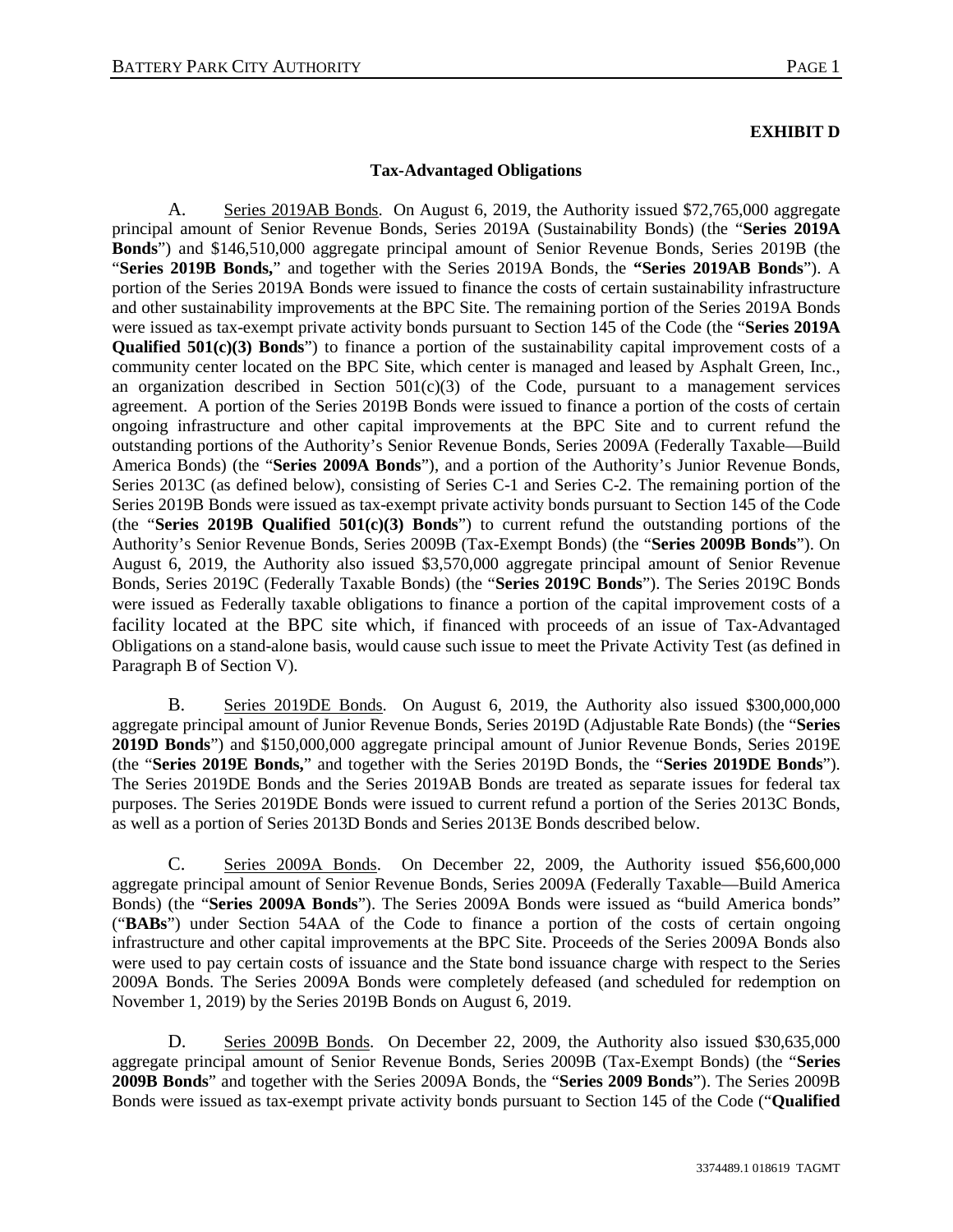**501(c)(3) Bonds**") to finance a portion of the costs of a community center located on the BPC Site, which center is managed by Asphalt Green, Inc., an organization described in Section  $501(c)(3)$  of the Code, pursuant to a management services agreement. Proceeds of the Series 2009B Bonds also were used to fund the Reserve Fund and to pay certain costs of issuance and the State bond issuance charge with respect to the Series 2009B Bonds. Bond Counsel has advised that, although the 2009A Bonds and the 2008B Bonds were sold and issued on the same dates, the 2009A Bonds and the 2009B Bonds are treated as separate issues for all purposes of the Code and Regulations. The 2009B Bonds were completely defeased (and scheduled for redemption on November 1, 2019) by the Series 2019B Qualified 501(c)(3) Bonds on August 6, 2019.

E. Tax-Exempt Series 2013 Bonds. On October 23, 2013, the Authority issued \$356,085,000 aggregate principal amount of Senior Refunding Revenue Bonds, Series 2013A (Tax-Exempt Bonds) (the "**Series 2013A Bonds**"), \$210,865,000 aggregate principal amount of Junior Revenue Bonds, Series 2013C (the "**Series 2013C Bonds**"), \$199,330,000 principal amount of Junior Revenue Bonds, Series 2013D (the "**Series 2013D Bonds**") and \$199,335,000 principal amount of Junior Revenue Bonds, Series 2013E (the "**Series 2013E Bonds**" and together with the Series 2013A Bonds, the Series 2013C Bonds and the Series 2013D Bonds, the "**Tax-Exempt Series 2013 Bonds**"). The Tax-Exempt Series 2013 Bonds were issued to finance a portion of the costs of certain ongoing infrastructure and other capital improvements at the BPC Site and current refund portions of the Authority's Senior Revenue Bonds, Series 2003A (the "**Series 2003A Bonds**"), Junior Revenue Bonds, Series 2003B (the "**Series 2003B Bonds**") and Junior Revenue Bonds, Series 2003C (the "**Series 2003C Bonds**" and together with the Series 2003A Bonds and the Series 2003B Bonds, the "**Series 2003 Bonds**"), originally issued on October 16, 2003 to finance and refinance certain infrastructure and other capital improvements at the BPC Site. On October 23, 2013, the Authority also issued \$6,700,000 aggregate principal amount of Senior Revenue Bonds, Series 2013B (Federally Taxable Bonds) (the "**Series 2013B Bonds**"). The Series 2013B Bonds were issued as Federally taxable obligations to finance a portion of the costs of certain ongoing infrastructure and other capital improvements at the BPC Site which, if financed with proceeds of an issue of Tax-Advantaged Obligations on a stand-alone basis, would cause such issue to meet the Private Activity Test (as defined in Paragraph B of Section V). The Policy and Procedures do not apply to Series 2013B Bonds.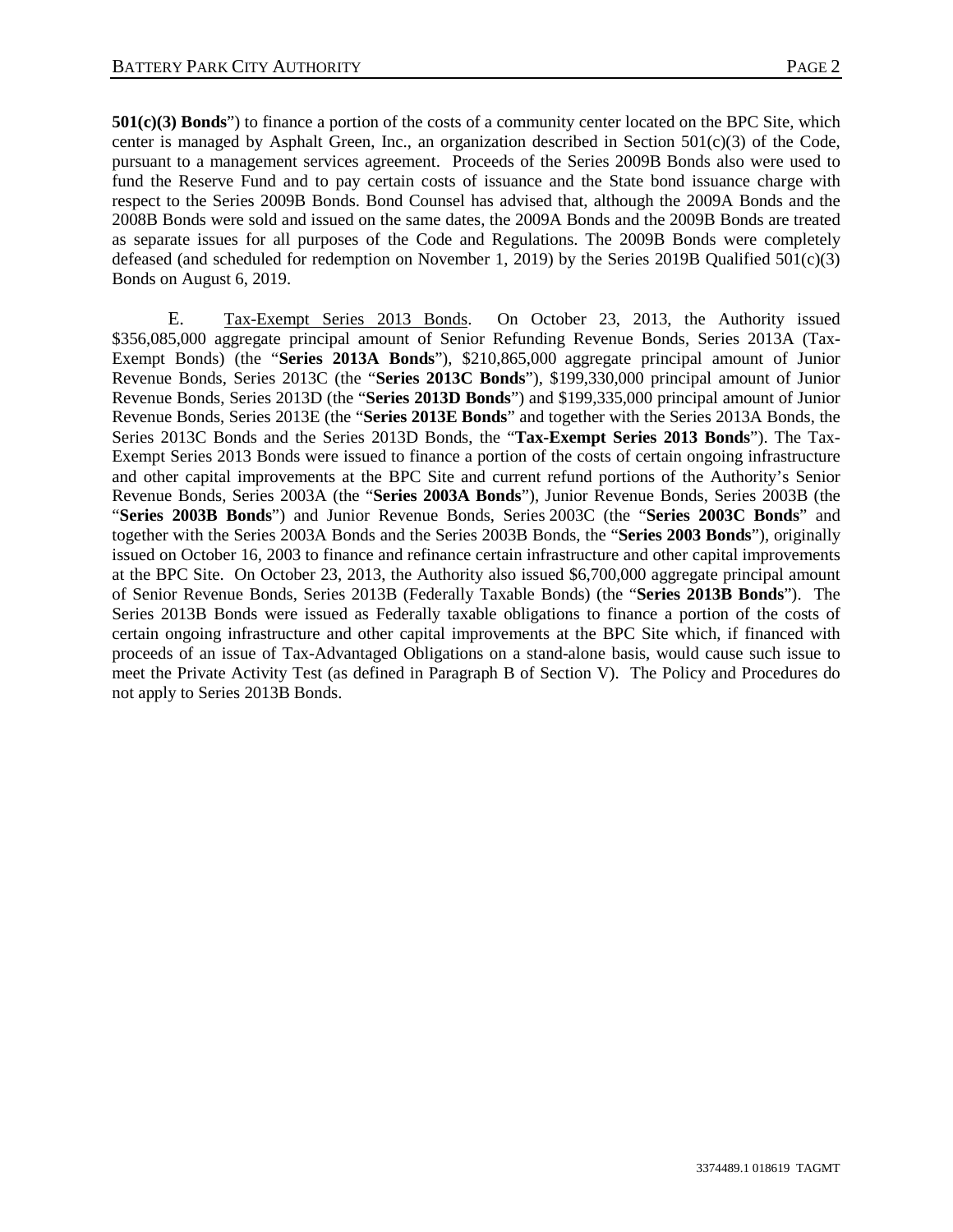# **AUTHORIZATION TO EXECUTE A CONTRACT WITH HAPPOLD LLP FOR THE BATTERY PARK CITY SUSTAINABILITY PLAN, NEW GREEN GUIDELINES, AND SUSTAINABILITY IMPLEMENTATION PLAN**

BE IT RESOLVED, that in accordance with the materials submitted at this Board meeting, the President and Chief Executive Officer (the "President") of the Battery Park City Authority (the "Authority") or his/her designee(s) be, and each of them hereby is, authorized and empowered to enter into a twelve (12) month contract with Happold LLP in the not-to-exceed amount of \$1,204,750.00, including reimbursable expenses of \$36,000.00 (the "Contract"), to perform the consulting services required for the Battery Park City Sustainability Plan, New Green Guidelines, and Sustainability Implementation Plan; and be it further,

RESOLVED, that the President or his/her designee(s), and each of them hereby is, authorized and empowered to execute and deliver the Contract on behalf of the Authority, subject to such changes as the officer or officers executing the Contract shall, with the advice of counsel, approve as necessary and appropriate and in the best interest of the Authority, such approval to be conclusive evidence by the execution and delivery of the Contract; and be it further,

RESOLVED, that the President or his/her designee(s) be, and each of them hereby is, authorized and empowered to execute all such other and further documents, and to take all such other and further actions as may be necessary, desirable or appropriate, in connection with the transactions contemplated in the foregoing resolutions, and any such execution of documents and any other and further actions heretofore taken are hereby ratified, and any actions hereafter taken are confirmed and approved.